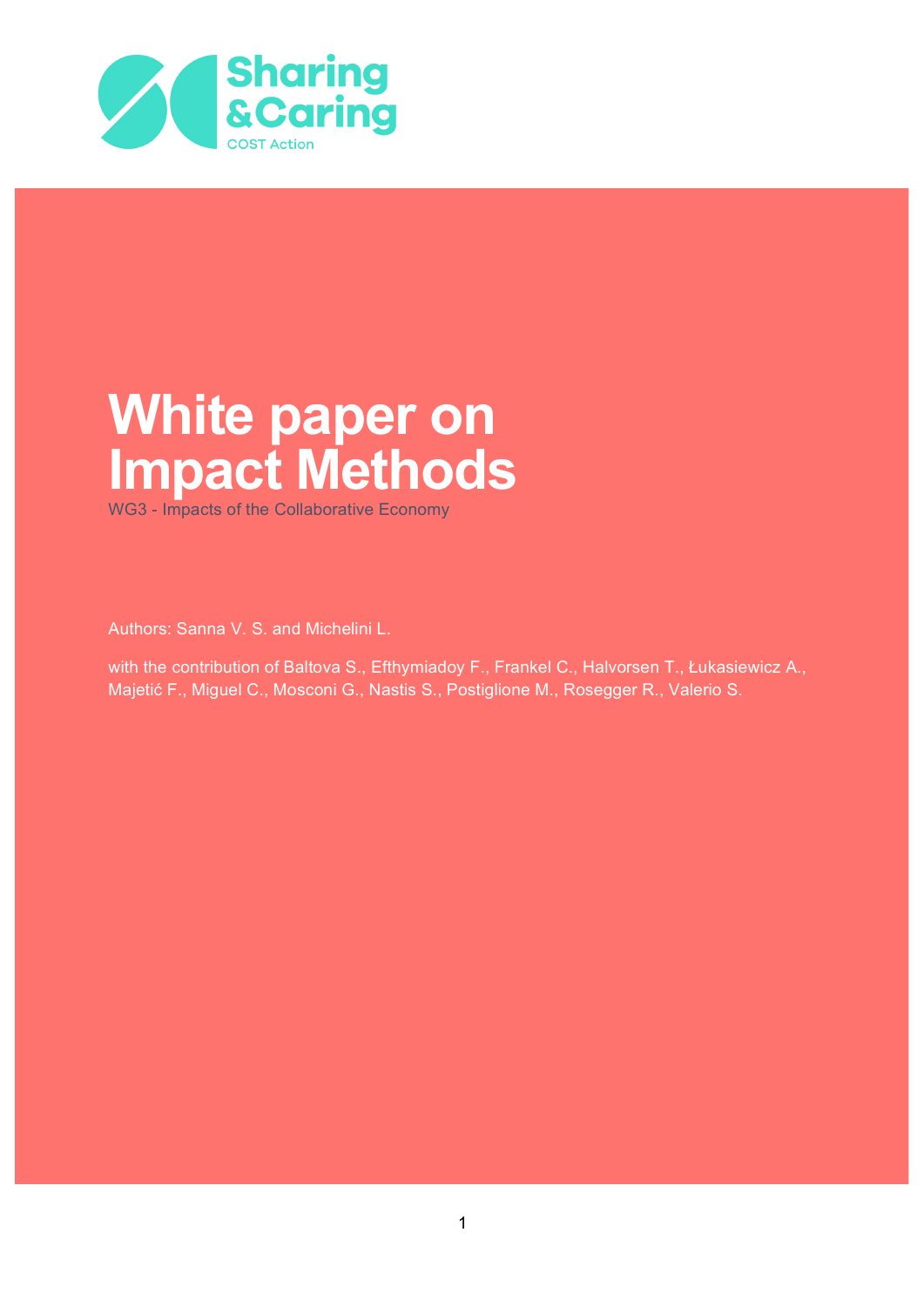

# 1. Introduction

The COST Action "From Sharing to Caring" focuses on examining socio-technical aspects of the collaborative economy. As part of the project, this white paper aims at exploring in greater detail some different methods for evaluating the wide range impacts of collaborative and sharing economy initiatives that researchers and practitioners involved in the Action came across/encountered during their experience.

There is no single definition of the terms "collaborative economy" and "sharing economy". In recent years these have become umbrella terms encompassing a wide variety of activities, and are now synonymous for economic activities with various prefixes such as participative, peer-topeer, gig, crowd, on-demand, access, etc. Thus, the practices of the sharing and collaborative economy have been associated with myriad activities including swapping, exchanging, collective purchasing, crowdsourcing, crowdfunding, shared ownership, co-operatives, co-creation, borrowing, lending, renting, etc. From the vibrant debate and a growing body of literature around this subject, we are aware that each of these terms has a specific connotation, meaning, "dark sides", possible outcomes and impacts (Botsman 2013).

According to Juliet Schor's "Debating Sharing Economy", "sharing refers to predominantly private, and often non-commercial transactions" (2016) while the "collaborative economy" has a wider meaning being "business models where activities are facilitated by collaborative platforms that create an open marketplace for the temporary usage of goods or services often provided by private individuals" (European Commission 2016). These forms of economy, therefore, involve three categories of actors: (i) peers (or providers) who share assets, resources, time and/or skills; (ii) users of these; and (iii) intermediaries that connect  $-$  via an online platform  $$ providers with users and that facilitate transactions between them ('collaborative platforms').

Building on these premises, the work conducted by the "From Sharing to Caring" COST Action did not aim to provide any new definition and/or classification of the "collaborative economy" or "sharing economy", but instead brings together the expertise and research experience of a transdisciplinary team to synthesise some of the evidence, insights and critical reflections about qualitative and quantitative methods to measure and assess the wide range of impacts of Sharing and Collaborative Economy (SCE) practices.

#### **Box 1 - Working Group 3 Description**

The overarching objective of the WG3 is to explore domain specific issues related to the collaborative economy implementations and their impact on society - people, public institutions, cooperatives, not-for profit, or companies.

The aim is twofold: **1) to develop methodologies to assess the ethical, legal, and social consequences of the emerging collaborative economies**; and **2) to identify guidelines for the design of new platforms that consider the interrelation of practices and artefacts with ethical, legal and social issues.**

(Adapted from the Memorandum of Understanding, CA16121)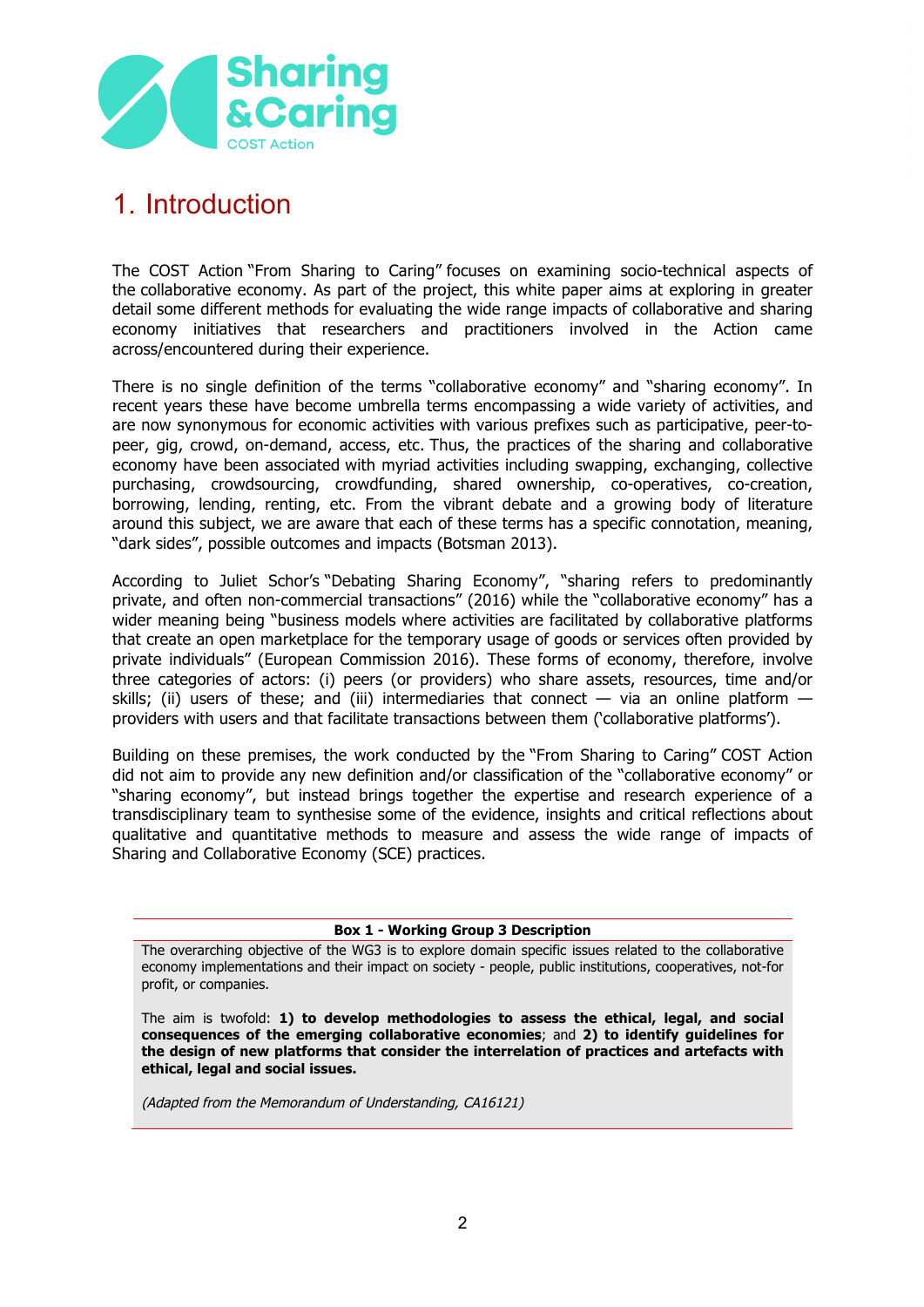

 $\overline{a}$ 

The need to evaluate impacts of the CSE arises from the disruptive nature of many CSE platforms, and their potential for harm as well as benefit. The biggest CSE platforms are owned and operated multinationally, and the underlying digital technologies may still be considered fairly new. For regulation of such novel platforms - particularly in the fields of privacy, labour rights, and environmental protection - a clear understanding of the impacts of CSEs is vital, and it is towards this comprehension that this paper strives.

Adopting a mixed-method approach, the techniques discussed in this White Paper cover four main areas of impact: social, economic, political, and environmental. Finally, it presents two different analysis perspectives, based on differing units of analysis: (i) Collaborative and Sharing Economy (SCE) initiatives and (ii) the CSE platform. For the first, a set of indicators is proposed, – for the multi-dimensional assessment of a wide range of CSE practice impacts across several countries, active in a variety of industries and at different geographical levels. By contrast, a new framework of assessment was applied using the 'Theory of Change' by considering the CSE platform as "unit of analysis", in order to evaluate the impact of CSE platforms at industry level.

## 2. Collaborative and sharing economy practices: conceptual and methodological framework for the analysis

Collaborative and Sharing Economy practices ('CSE practices' or 'CSE initiatives') cover different sectors of activity such as transportation, food, accommodation, tourism, etc. They can act at different geographical scales (from global to local), their motivational bases as well as their business models can be very different, they may be non-profit as well as for-profit, and their activity can be face-to-face or mediated by a third party.

In relation to this latter point, the growth of ICT platforms mediating transactions between providers and users has allowed online platforms to become globally dominant intermediaries for the sharing and collaborative economy. Nevertheless, in recent years and even more in times of deep socio-economic crisis, there has been a flourishing of CSE practices which are not powered by such technology – such as new forms of volunteering and community-led initiatives, and community and collective ownership models.

Researchers and practitioners participating in the "From Sharing to Caring" COST Action collected and analysed a number of CSE practices that allow individuals or communities to share, produce and/or have access to goods, services and/or experiences. These have been categorised as: research case studies<sup>1</sup> and short stories<sup>2</sup>. These practices are active in one or more countries participating in the Action, sometimes even at a multinational level or globally, and operate in a variety of domains of activities.

 $1$  These have been collected and categorized per (i) country, (ii) type of activity and (iii) keywords. More information available at http://sharingandcaring.eu/research-case-studies

 $<sup>2</sup>$  Based on a structured template, the short stories have been collected according to the following characteristics:</sup> (i) country/ies where the initiative is active, (ii) organisational form or legal structure, (iii) domain of activity, (iv) starting year, (vi) keywords. For the full repository of short stories: http://sharingandcaring.eu/short-stories. The template for the collection of short stories available at: https://docs.google.com/forms/d/e/1FAIpQLSeY0wfdFKqd5fp6\_2XQ5lyZHIqvsaVd6xQVCASbeoqLk7KTkQ/viewfor m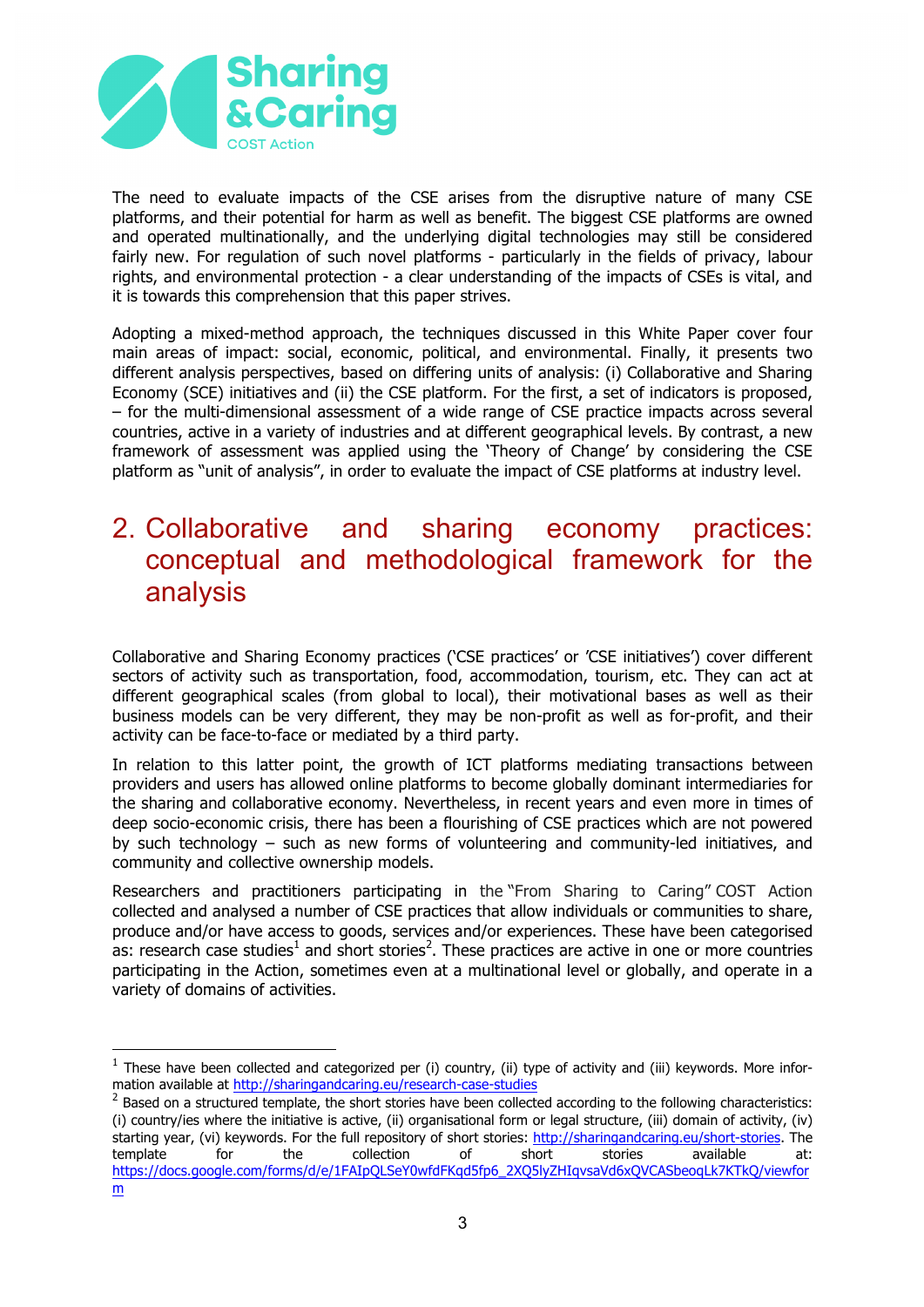

CSE initiatives can be analysed using different methodologies and frameworks. Over the past decades a plethora of impact assessment approaches and methodologies have been developed. The wide range of impacts of CSE initiatives can cover different areas, can be analysed from distinct perspectives, and using qualitative and/or quantitative methods or a combination of the two.

The wide range of impacts methods of CSE initiatives can be classified considering the following elements (Grieco et al. 2015), as summarized in Figure 1:

- Typology of indicator for the assessment: can be quantitative, qualitative and qualiquantitative;
- − Typology of impact to assess: impact on people, environmental, social, economic and holistic;
- − Purpose of the measurement: screening, assessment, management, certification, reporting, etc.;
- − Industry/domain of activity: general, specific (e.g. accommodation, mobility, food, etc.);
- − The subject of the measurement (developer): CSE initiatives (for internal evaluation), university, research institutions, not-for-profit network, not-for-profit organization, consulting firm, local institutions, etc.

There is no single evaluation methodology that can fully capture the variety of impacts and complexities of CSE practices/initiatives. Consequently, creative ways to combine different evaluation frameworks, tools and techniques are sought.

In the context of this White Paper, as a synthesis of the lessons learnt in the various discussions of the "From Sharing to Caring" COST Action, the starting point is to define the 'unit of analysis', which means first to define the subject of the assessment and then from which perspective the analysis will be conducted.

|                                    | <b>Multidimensional</b><br>assessment<br>(Paragraph 4)               | <b>Theory of Change (ToC)</b><br><b>Framework</b><br>(Paragraph 5) |
|------------------------------------|----------------------------------------------------------------------|--------------------------------------------------------------------|
| <b>Unit of analysis</b>            | CSE practice                                                         | Wider organization level of a CSE                                  |
| Data typology                      | Qualitative                                                          | Qualitative + Quantitative                                         |
| <b>Impact typology</b>             | Environmental, social, economic,<br>political                        | <b>Holistic</b>                                                    |
| <b>Purpose of the assessment</b>   | Assessment                                                           | Reporting                                                          |
| <b>Industry/Domain of activity</b> | Multi-domain                                                         | Specific                                                           |
| <b>Subject of the assessment</b>   | All (CSE practice, university,<br>not-for-profit organization, etc.) | Organizations, Consulting firms                                    |

#### **Fig. 1 – Main frameworks of analysis adopted in the White Paper**

Source: elaboration of the authors

As summarised in Figure 1, one possible option is to focus on the CSE initiative itself as a 'unit of analysis'. In this regard, the assessment will be focused on the internal and external dimensions of its potential impact. By means of an example: (i) an internal impact may be related to the ability of the initiative to effectively deliver benefits to users and/or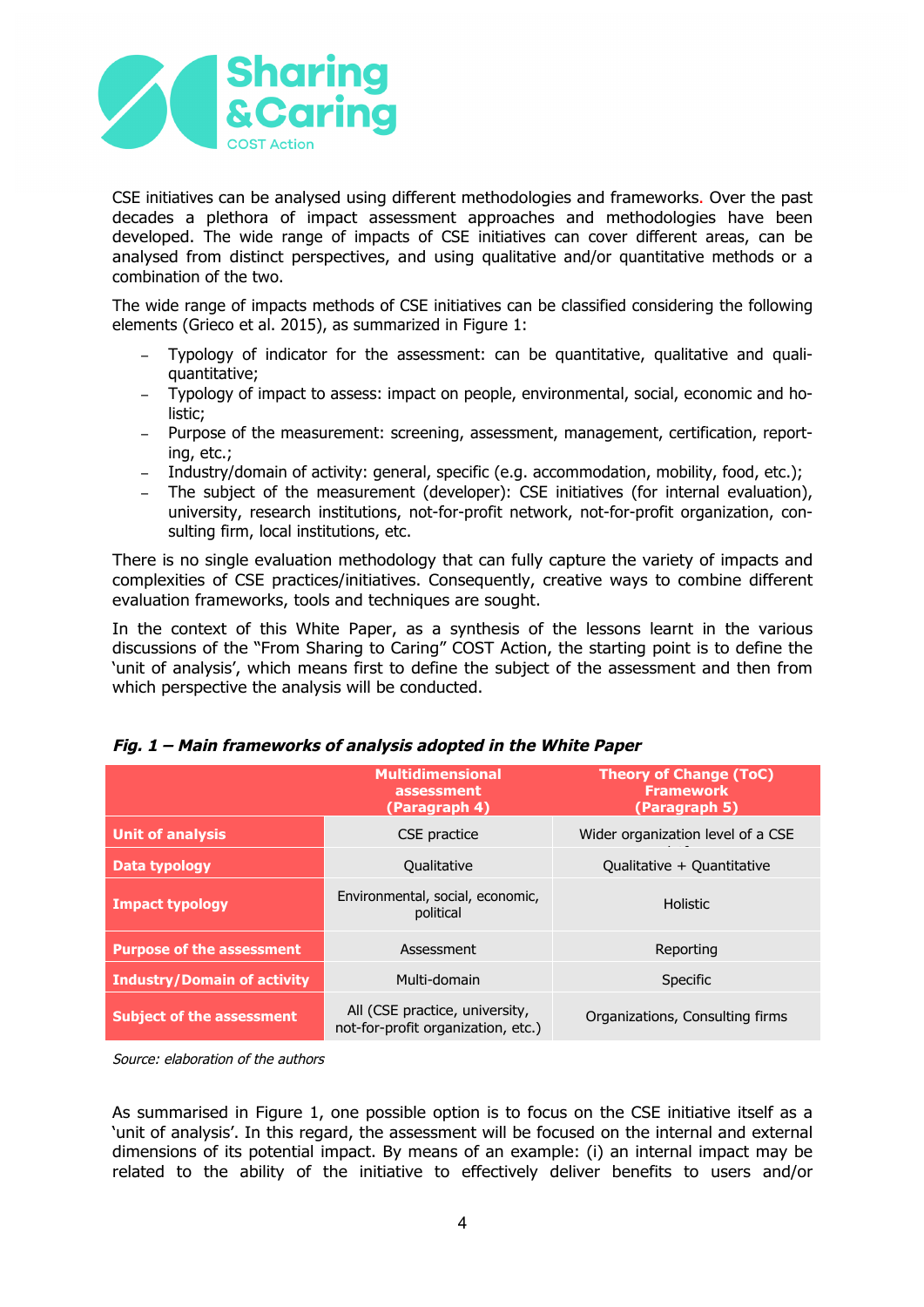

participants (i.e. goods and services at lower prices), while (ii) external effects can mostly be associated with the impacts on the "outside" world (i.e. environmental benefits). Accordingly, in paragraph 4 a series of practical indicators for the assessment of a wide range of impacts will be discussed.

Another option is to consider the wider organization level of a CSE platform as the 'unit of analysis'. This means that the CSE platform is analysed as a whole, to allow the organization that manages the platform to assess and report on its impacts. This is the lens of analysis adopted in the section dedicated to the Theory of Change (paragraph 5).

The discussions between "From Sharing to Caring" COST Action members led us to consider a mixed methods (MM) evaluation approach. This can help by integrating social science disciplines with predominantly quantitative (QUANT) and predominantly qualitative (QUAL) approaches to theory, data collection, data analysis, empirical tests, and interpretation. The purpose is to strengthen the reliability of data, the validity of the findings and recommendations, and to broaden and deepen our understanding of impacts assessed – and how these are affected by the broader context within which the CES initiative operates.

# 3. The impact of the collaborative and sharing economy

The review and estimation of the impacts of the collaborative and sharing economy is a relatively new area of research and is still a controversial field of study, with some authors emphasizing a series of positive social, economic, political, environmental values and effects, and others debating its negative implications.

A growing body of research has investigated the impacts of SCE using different approaches (i.e. considering the perceived impacts, direct and indirect impacts, internal and external areas of impact, potential outcomes, etc.), by addressing the sharing economy and/or the collaborative economy as a whole, or by focussing on different industries (i.e. hospitality, mobility, food, services, etc.).

This short section of the White Paper aims briefly to summarize recent findings in the field, with the purpose of suggesting and pointing out the main contributions to existing knowledge on the impact of sharing economy. For those who are new to this subject, Box 2 contains suggested foundational reading.

#### **Box 2 - The impact of the Sharing Economy Main references per topic/industry**

#### **Sharing economy impact and controversial issues**

Ahsan, M. (2018). Entrepreneurship and ethics in the sharing economy: A critical perspective. Journal of Business Ethics, 1-15.

Schor, J. B., & Attwood Charles, W. (2017). The "sharing" economy: labor, inequality, and social connection on for profit platforms. Sociology Compass, 11(8), e12493.

Sundararajan, A. (2016). The sharing economy. MIT Press.

Murillo, D., Buckland, H., & Val, E. (2017). When the sharing economy becomes neoliberalism on steroids: Unravelling the controversies. Technological Forecasting and Social Change, 125, 66-76.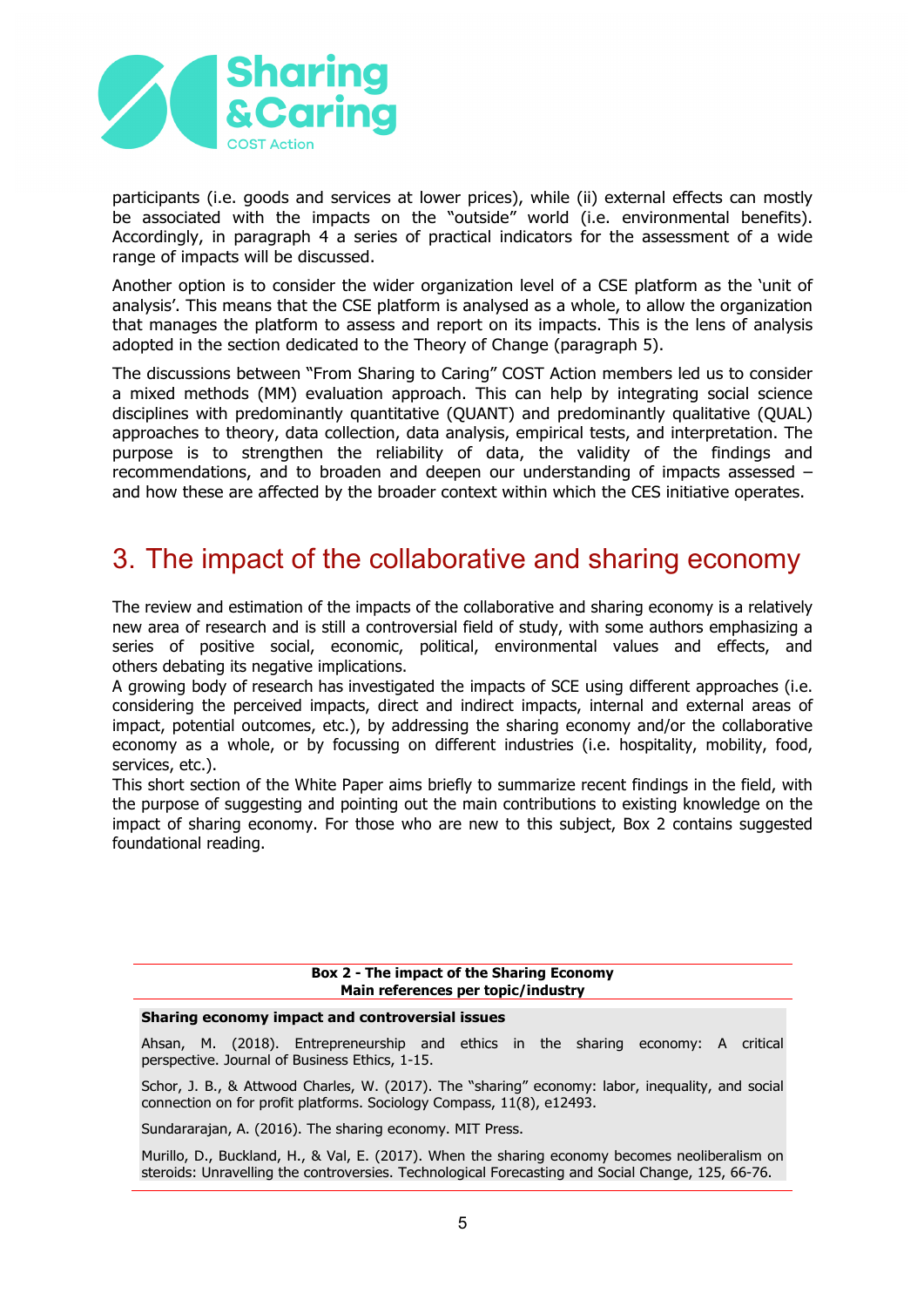

#### **Accomodation**

Celata, F., Hendrickson, C. Y., & Sanna, V.S. (2017). The sharing economy as community marketplace? Trust, reciprocity and belonging in peer-to-peer accommodation platforms, Cambridge Journal of Regions, Economy and Society, 10, 349–363.

Guttentag, D. (2015). Airbnb: disruptive innovation and the rise of an informal tourism accommodation sector. Current issues in Tourism, 18, 1192-1217.

Zervas, G., Proserpio, D., & Byers, J. W. (2017). The rise of the sharing economy: Estimating the impact of Airbnb on the hotel industry. Journal of marketing research, 54(5), 687-705.

#### **Food**

Ciulli, F., Kolk, A., & Boe-Lillegraven, S. (2019). Circularity brokers: digital platform organizations and waste recovery in food supply chains. Journal of Business Ethics, 1-33.

**Mackenzie, S. G., & Davies, A. R. (2019).** SHARE IT: Co-designing a sustainability impact assessment framework for urban food sharing initiatives. Environmental Impact Assessment Review, 79, 106300.

Michelini, L., Grieco, C., Ciulli, F., & Di Leo, A. (2020). Uncovering the impact of food sharing platform business models: a theory of change approach. British Food Journal.

#### **Mobility**

Martinez, L. M., & Viegas, J. M. (2017). Assessing the impacts of deploying a shared self-driving urban mobility system: An agent-based model applied to the city of Lisbon, Portugal. International Journal of Transportation Science and Technology, 6(1), 13-27.

Mugion, R. G., Arcese, G., Toni, M., & Silvestri, L. (2020). Life Cycle Management and Sharing Economy: Methodological Framework and Application in Sustainable Mobility. In Customer Satisfaction and Sustainability Initiatives in the Fourth Industrial Revolution (pp. 152-166). IGI Global.

Nijland, H., & van Meerkerk, J. (2017). Mobility and environmental impacts of car sharing in the Netherlands. Environmental Innovation and Societal Transitions, 23, 84-91.

Source: elaboration of the authors

One of the most important aspects of the SCE is its social value and contribution given to the creation and/or strengthening of social ties, and to the establishment and enhancement of a sense of community between people, including the creation of "digital communities". SCE initiatives have been noted as favouring the generation of positive effects on wellbeing and quality of life (e.g. sharing of healthy food). Regarding the negative social impact, the literature – mainly concerning the hospitality industry – has reported conflicts at a community level (e.g. between tourists and residents), decreases in quality of neighbourhood life and coexistence, rising accommodation prices, and gentrification.

In terms of environmental impacts, recent research mainly identifies the positive impacts derived from the new paradigm of more sustainable consumption and production practices that result in the reduction of Greenhouse Gases (GHG), waste, and resource usage, and more sustainable behaviour at businesses and consumer level. Nevertheless, despite a shift towards more sustainable consumption models, some authors remain sceptical of highlighting the positive effects of the sharing economy on the environment, in particular on its ability to change behaviour at consumer level. Moreover, some research has pointed out that platforms (e.g. in the case of food sharing) focus on waste reduction instead of trying to address waste prevention.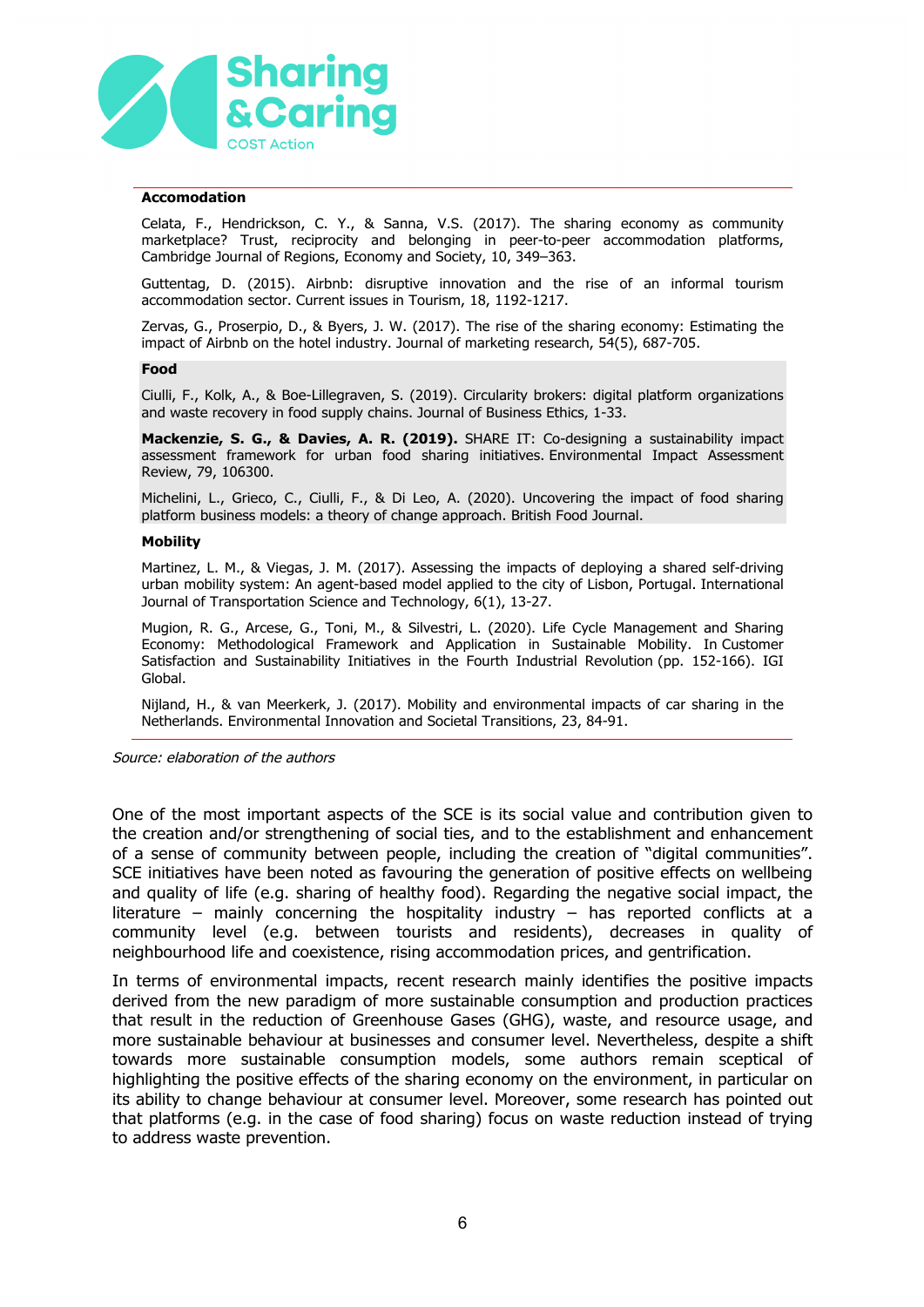

At the economic level, positive impacts vary from job opportunities brought into the economic systems, occasions for additional income for individuals, families and more generally in local communities, as well as the development of micro-entrepreneurship and start-ups. By contrast some authors has highlighted various negative effects related to increased income inequalities, uneven wealth distribution, the shifting of income and opportunity to better-off households and providers, and a deepening polarization of power in the digital economy and equality of access to the SCE. As for the workforce, on one hand the SCE has indeed presented itself as a provider of flexible employment opportunities but on the other the rights, benefits and fair-pay levels of this emerging sector of freelancers seem to be under threat.

At a political (government) level it is often reported that the exponential growth of the SCE has increased the capacity to bypass regulation and favour tax avoidance. From a more positive perspective, some research suggests the opportunity offered by sharing platforms to enhance the participation in social movements (e.g. new forms of social and solidarity economy practices).

The measurement of the impacts of SCE initiatives could also represent a practical tool to inform and improve policies at different levels. Despite the growing attention given in recent years to issues related to the most innovative impacts of sharing and collaborative economy practices, the debate on possible ways to integrate lessons learned from these experiences in the structuring of new policies or in the implementation of existing social, economic, environmental and political systems, is still unripe and not so obvious.



### **Fig. 2 – Areas of impact of the Sharing and Collaborative Economy**

#### Source: elaboration of the authors

With a specific focus on the impact of SCE platforms, impacts of major "actors" such as Airbnb and Uber in highly profitable industries (e.g. the accommodation sector, urban mobility) have been explored more thoroughly – both in terms of the frequency of research and the range of impacts they encompass.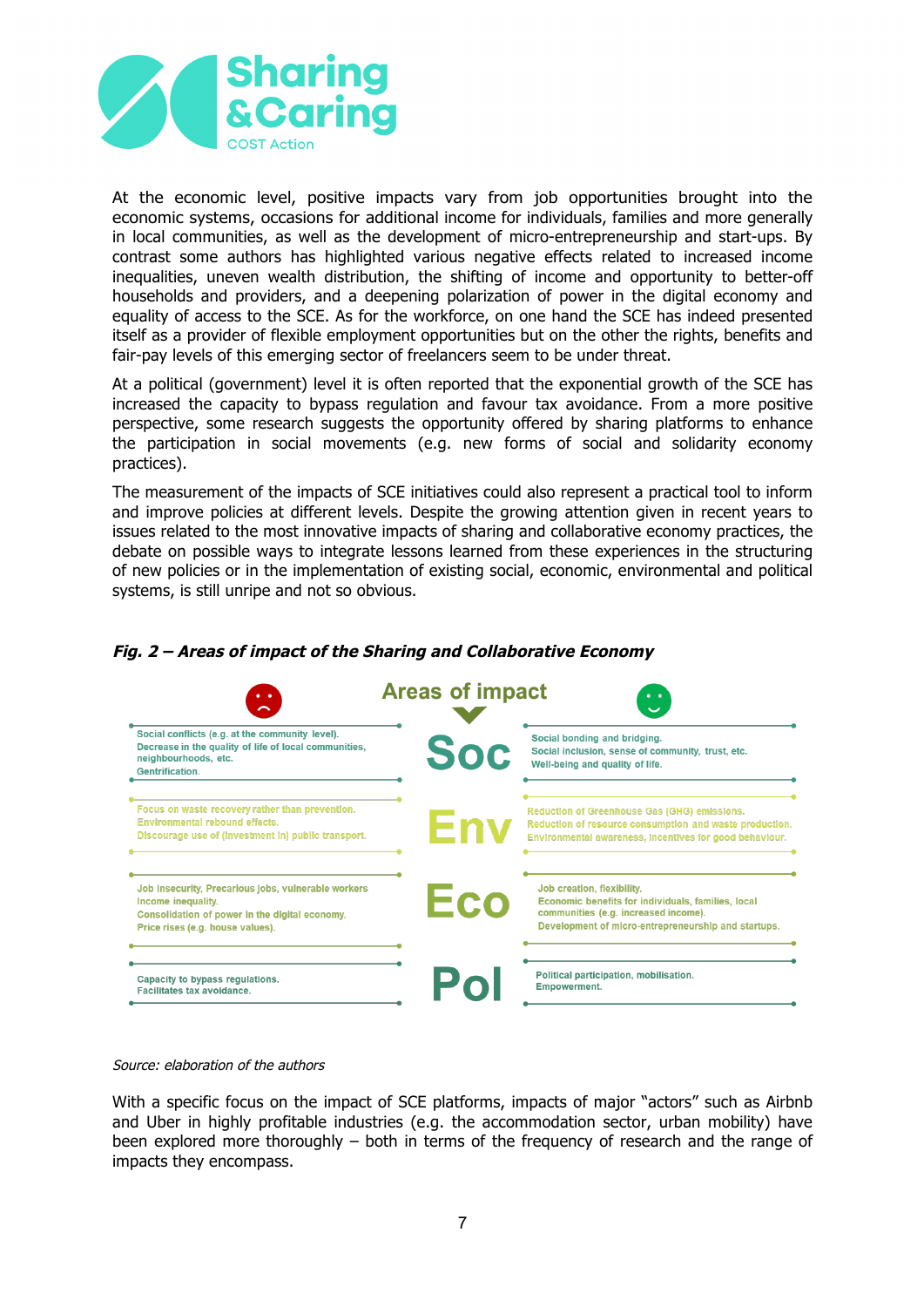

The actual and potential impacts of Airbnb as a short-term rental market leader, have been assessed from many different angles: impacts on the price and aggregate supply of affordable housing rentals; impacts on residential house prices and rent; multiple effects on more traditional accommodation businesses, and more generally on tourism and the 'touristification' of cities, as well as the invasion and gentrification of non-touristic neighbourhoods (Wachsmuth et al 2017); but also from a more urban perspective on the displacement effects on local residents has been well analysed, as well as issues of trust, reciprocity, etc.

It should be noted that policy design is not only concerned with final outcomes and impact, but also timing and ensuring that the speed of change is acceptable. The negative impacts on stakeholders are likely to be less severe if they are given proper time to adjust to fundamental change.

Finally, a key research obstacle in this context needs to be mentioned. Namely, many online platforms have been "restrictive and selective in granting researchers access to their user data, citing privacy and competition concerns" (Frenken & Schor 2017, p. 8). For this reason, researchers have often relied on alternative ways to collect data, i.e. from publicly available but often less comprehensive figures revealed by the online platforms themselves (e.g. Zervas et al. 2017), or by using Google services (e.g. Google trends) to proxy for variables, etc.

## 4. The collaborative and sharing economy initiative as "unit of analysis": areas of impact and indicators for the analysis

Adopting an "internal" perspective  $-$  in other words considering CSE practices as the "unit of analysis" – from the multidisciplinary discussion among researchers and practitioners, as well from the literature review on the topic and main evidences coming from previous research, the main areas of impact for which it is possible to derive feasible measurements are: social, economic, political and environmental<sup>3</sup>. For each of these areas, a set of indicators aimed at measuring the potential positive and negative impacts is presented in Table 1.

More in detail, CSE practices can produce a variety of **social impacts** e.g. creating and/or increasing cohesion among heterogenous participants, satisfying the needs of the local community, strengthening social interaction and networking between members, creating new relationships between people who did not previously know each other, enhancing participants' self- and social awareness, and quality of life.

The **economic impact** of CSE practices may be analysed looking at the internal and external economic challenges faced by initiatives (Sanna 2018). The internal challenges can be investigated assessing the financial sustainability and organizational effectiveness of the activity  $-$  e.g. how they are sustained and managed, what assets they require, and how vulnerable they are to shocks. The external effects depend, for example, on both their ability to deliver (directly and indirectly) economic benefits to users and the local community (e.g. increasing individual or household incomes), and on the extent to which an initiative

 $3$  Most of the information about areas of impact and indicators for impact assessment comes from the experience of the EU FP7 project "TESS, Towards European Societal Sustainability" (www.tess-transition.eu). Nevertheless, the elaborations and views expressed in this White Paper are those of the authors only. For more information about areas of impact: http://www.tess-transition.eu/wp-content/uploads/2015/07/TESS-Deliverable 2.2 FINAL.pdf and indicators for the assessment: http://www.tess-transition.eu/wpcontent/uploads/2016/11/TESS\_D4.2\_Multi-criteria-analysis-for-carbon-efficient-projects.pdf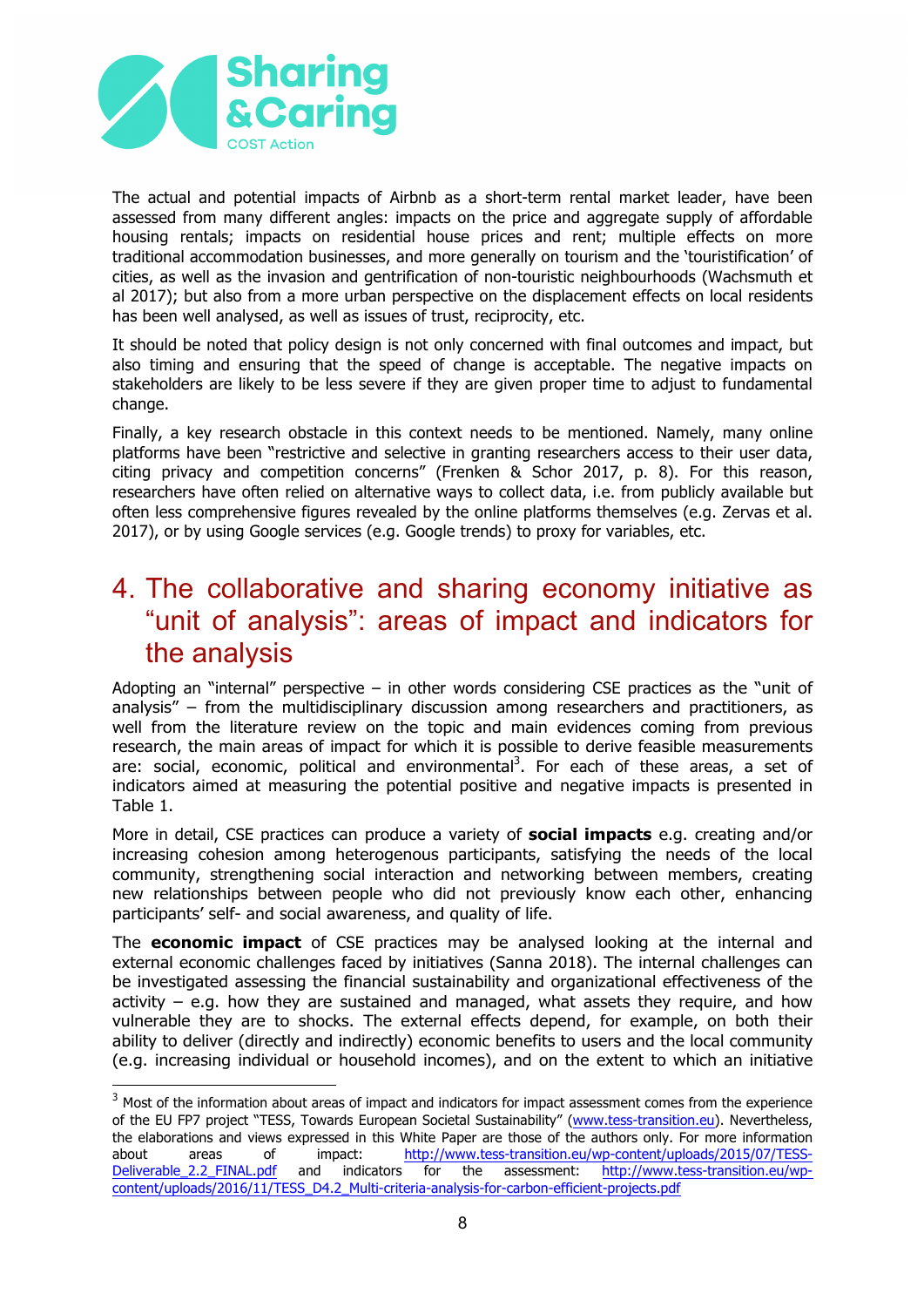

contributes (positively or not) to the local economy (e.g. creating new jobs, improving local economic activities, etc.). Lastly, the scalability of the business model - meaning how easy it is to scale up operations to new regions or user groups - can be assessed. One challenge with estimating economic impact is that the business models of new platforms are often tailored towards growth over profits in the first operating phase. Some of the highest-priced CSE companies have therefore never earned a profit.

For **political impacts**, CSE practices can produce political effects among users and participants, and their external dimension ("institutional effects"). The empowerment of individuals is a main political effect and can occur via the active participation of members in decision-making, or by the mobilization of people towards a common social or political goal. Moreover, the ability to build alliances and coalitions and to influence the political agenda may be considered as an important outcome of a CSE initiative's activity. The political impact may further increase if strong external connections with other or similar initiatives, and to other actors and organizations, have been created.

The **environmental impact** assessment shifts the focus to the interaction between humans and nature. The assessment can be based on a simple and comparable procedure to evaluate the ecological implications of CSE practices, e.g. in terms of consumption of resources (energy, water, etc.) or Greenhouse gas emissions. The ability of CSE practices to raise environmental awareness among members/local community/population can be a feasible, easy-to-use measure as well.

| Area of impact       | Indicator*                                              | <b>Description of the indicator</b>                                                                                                                         |
|----------------------|---------------------------------------------------------|-------------------------------------------------------------------------------------------------------------------------------------------------------------|
| <b>Environmental</b> | <b>GHG Emissions</b>                                    | To reduce greenhouse gas emissions and to improve the quality of<br>the environment                                                                         |
|                      | Consumption of resources<br>(e.g. energy, water, etc.)  | To reduce resource consumption (water, energy, land, etc.) and/or<br>waste production                                                                       |
|                      | Environmental awareness                                 | To raise environmental awareness among members/local<br>community/population                                                                                |
|                      | Enrolment                                               | The ability to involve people, and openness towards new members                                                                                             |
| <b>Social</b>        | Bonding social capital                                  | Strengthening social interaction/networking between members<br>(trust)                                                                                      |
|                      | Bridging social capital                                 | The creation of new relationships between people who did not<br>previously know each other; without the initiative relationships<br>would be unlikely       |
|                      | Internal social inclusion                               | The heterogeneity of participants in terms of origin, gender, age,<br>social                                                                                |
|                      | External social inclusion                               | The degree to which the needs of the local community are taken<br>into consideration                                                                        |
|                      | Empowerment 1 (social)                                  | Enhancement of the participants' self- and social awareness                                                                                                 |
|                      | Quality of life                                         | To improve the quality of life, to promote leisure and/or health<br>issues (to be defined/feedback from experts/partners, open for the<br>pilot)            |
| <b>Political</b>     | External networking with<br>other (similar) initiatives | To create a network of engaged/similar initiatives/communities in<br>order to better pursue/diffuse/improve the CBI's aims and practices                    |
|                      | External networking with<br>other actors                | To engage with (or create a network of) other (political)<br>actors/organizations/institutions/stakeholders in order to do up-<br>scaling/advocacy/lobbying |
|                      | Political mobilization                                  | To mobilise participants towards a common political goal, to<br>promote social/political change and influence the political agenda                          |
|                      | Empowerment 2 (political)                               | The participation of members in decision-making, capacity building                                                                                          |

|  | Tab. 1 – Areas of impact and indicators for assessment |
|--|--------------------------------------------------------|
|  |                                                        |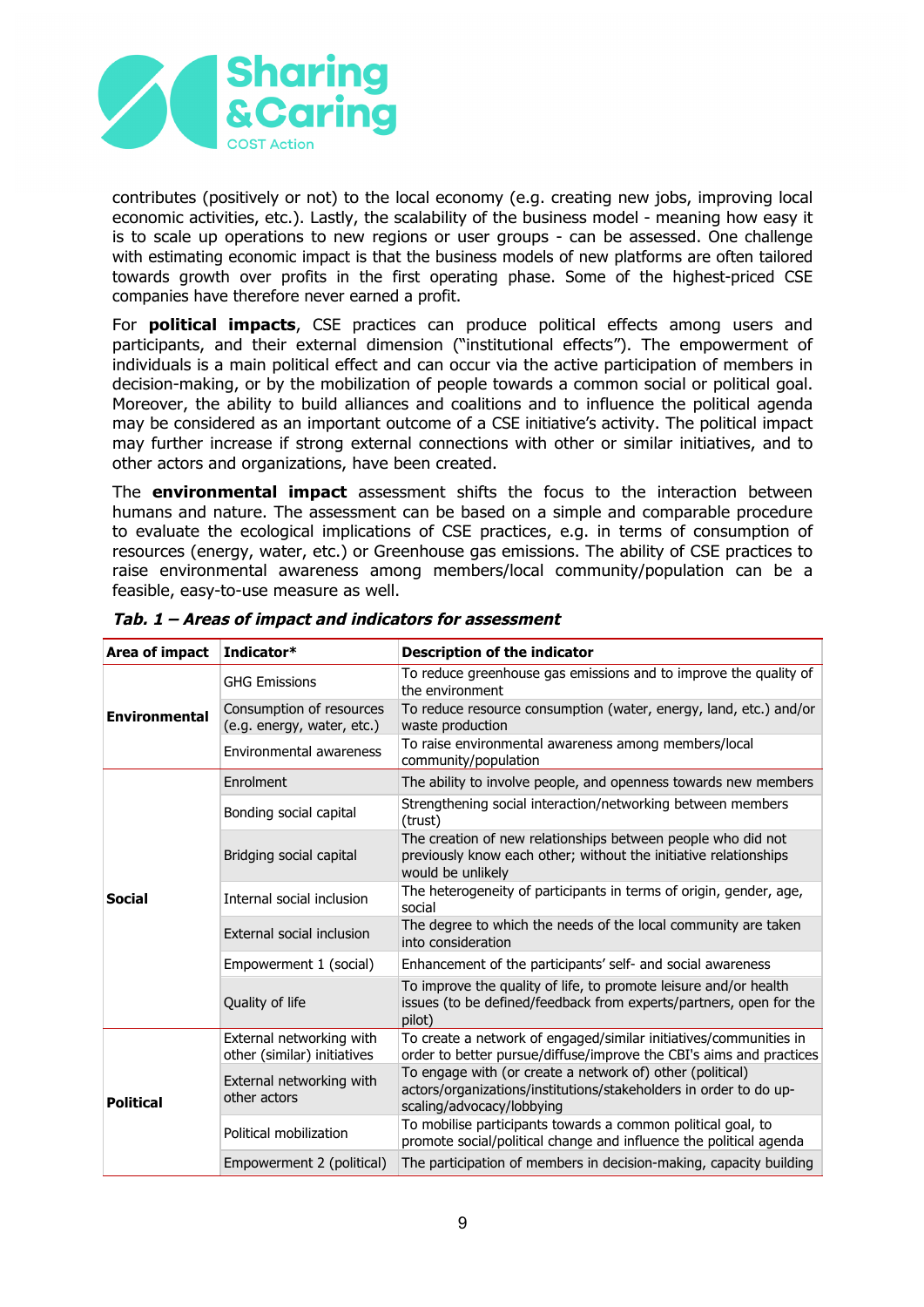

| <b>Economic</b> | Financial sustainability             | To be economically self-sufficient and sustainable during time (e.g.<br>measuring surplus creation, revenue concentration index, etc.)                                                                                                                          |
|-----------------|--------------------------------------|-----------------------------------------------------------------------------------------------------------------------------------------------------------------------------------------------------------------------------------------------------------------|
|                 | Organizational<br>effectiveness      | To develop/experiment a well-functioning business/ organizational<br>model/ strategy which may be replicated elsewhere (e.g. degree of<br>flexibility in its organization, the substitutability of key roles, the<br>level and degree of hierarchization, etc.) |
|                 | Economic benefits to<br>participants | To deliver economic benefits to participants (i.e. quality goods and<br>services at lower prices, etc.)                                                                                                                                                         |
|                 | Local economic impact                | To revitalize the local/community economy (e.g. revitalize deprived<br>areas, improve local economic activities, etc. and/or to improve the<br>self-sufficiency of the local community (local money is spent locally<br>/ off-the-grid / self-organization)     |
|                 | Job creation                         | New jobs created directly (and indirectly)                                                                                                                                                                                                                      |
|                 | Scalability of business<br>model     | Ease to scale up operations to new regions or user groups.                                                                                                                                                                                                      |

\*The proposed indicators are applicable to any kind of initiative active in (at least) one or more of the following domains: food, transport, energy and waste.

Source: Elaboration on "Multi-criteria analysis for carbon efficient projects" (Celata and Sanna 2016 and 2019)

Finally, the rebound effects of SCE initiatives should also be considered in the definition of an assessment method. Individuals are increasingly using online SCE platforms to share or offer their skills, time and/or underutilized resources to others who need to access, rent, or borrow these goods and services through bartering, swapping, lending, social exchanging, trading or reselling. While this is expected to produce (for example) positive environmental impacts, it is unclear to what degree the savings or earnings from the platforms might increase resource use. Lending, borrowing, or renting items instead of buying new products may be seen as an efficient way to promote a more circular economy. However, changes in the consumption model might liberate resources - such as raw material or financial source which might inevitably be injected into the system anyway and thus increase production or consumption in other ways.

# 5. CSE platform as unit of analysis: the application of the Theory of Change

In order to develop and test a new framework to assess the impact of CSE platforms we decided to apply the theory of change at industry level (it is generally used at organizational level) and perform an empirical study on CSE platforms operating in two industries: food and hospitality. The remainder of the section is as follows. The first paragraph presents an overview of the theory of change. The second describes the methodology adopted. In the final two paragraphs the results obtained are presented.

### 5.1. Theory of Change: overview

The Theory of Change (ToC) approach seems to have first emerged in the United States late in the 1990s, in the context of improving evaluation theory and practice in the field of community initiatives (Weiss 1995). Over the years ToC has become very popular among practitioners and it has been defined in different ways. A clear and practical definition was provided by Rogers (2014) who states that the ToC "explains how activities are understood to produce a series of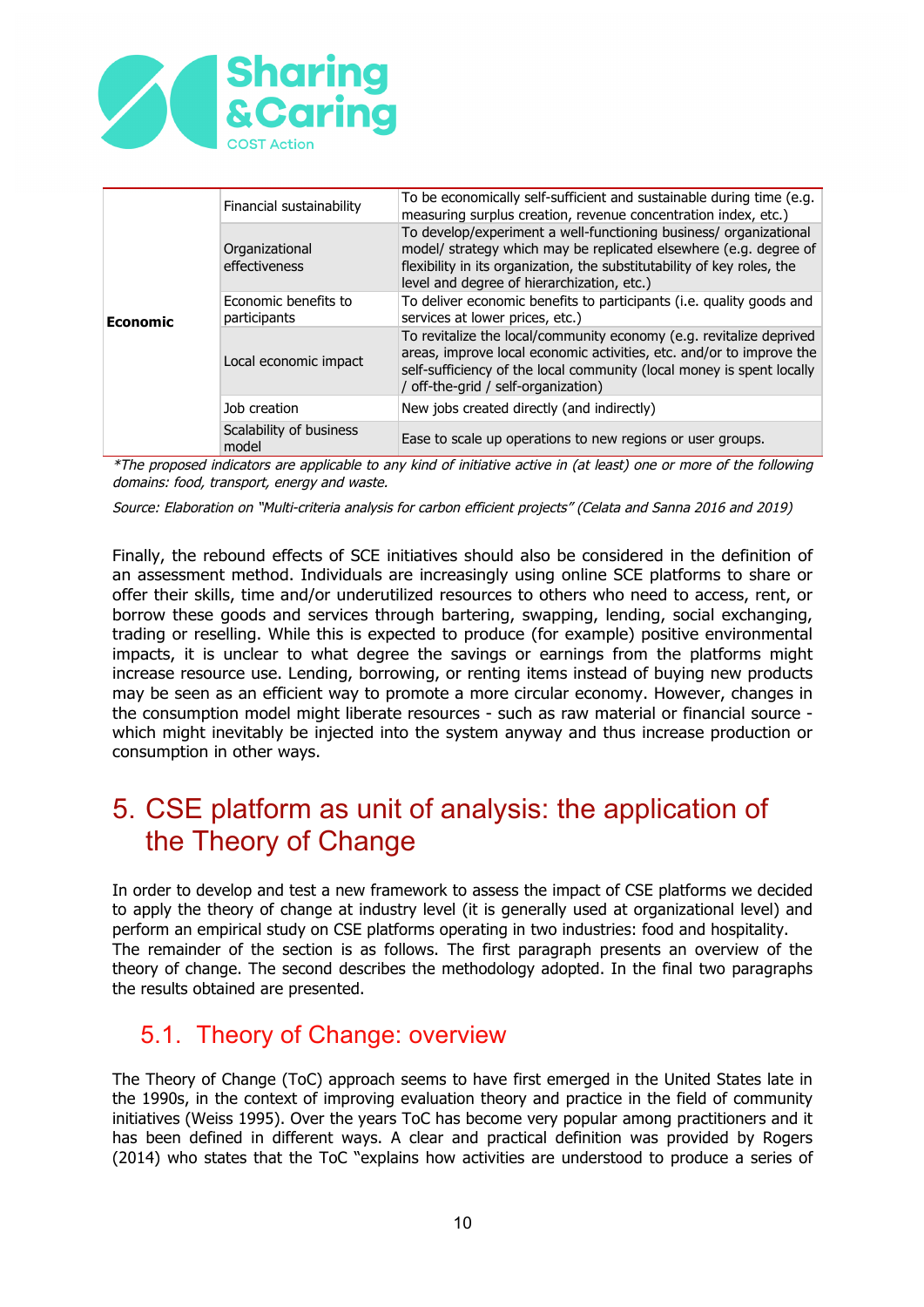

results that contribute to achieving the final intended impacts. It can be developed for any level of intervention – an event, a project, a programme, a policy, a strategy or an organization". The ToC is a flexible framework and it can be applied to identifying the data that need to be collected for measuring impact, it can be a framework for reporting, for strategic planning, and monitoring and evaluation.

This is the reason why it is becoming popular in the social impact assessment field of study. ToC represents a useful starting point for a social impact assessment as it makes it possible to identify how an organization's social mission will be achieved. A representation of the ToC includes outcome, output, and activities (Clark et al. 2004). Activities are those initiatives that enable the planned output to be achieved; output is the direct and tangible results that come from the activities and help to achieve the outcome and the outcome is the social change expected in the long-term (Fig. 3).

#### **Fig. 3 – Impact Value Chain**



Source: Adapted from Clark et al. 2004

ToC provides a flexible approach which is able to identify how activities are understood to produce a set of results that, in turn, contribute to achieving a final impacts (Grieco 2015; Rogers 2014) and describes the change an organization wants to make and the steps involved in making that change happen. The key steps are often illustrated in a diagram. In short, the theory of change helps an organisation to show how it makes a social impact, what it aims to change, and how that change occurs.

Stakeholder engagement is an essential step for understanding needs and expectations as well as the way in which these are impacted by organizations' activities. From this perspective the relation with stakeholders is a deep dialogue aimed at working together to solve the addressed social issue and create shared value.

The following steps can be used while dealing with stakeholders and specifying how they are impacted by sharing economy initiatives: (1) identifying stakeholder, (2) mapping and analysing stakeholders' perception, (3) embedding sustainability in the business model (Bocken et al. 2015).

Identifying stakeholders in the Sharing and Collaborative Economy (SCE) is becoming a complex task due to the proliferation of a broad diversity of actors. For example, stakeholders within the Short-Term Accommodation market would include hosts, guests, the STR platforms (e.g., Airbnb, Booking, Homeaway), intermediaries (e.g., Hostmaker, UnderTheDoormat), the communities where they operate, technological suppliers (e.g., Smoobu, PriceLab), the traditional hospitality industry, STR associations, and policy makers.

Platforms such as Airbnb and Booking.com offer independent hosts the possibility to enter the accommodation industry. Professional and amateur hospitality services collide in these platforms. Nevertheless, as some authors (e.g. Slee 2015; Gyódi 2019) pointed out, only a small part of Airbnb listings can be actually classified as sharing economy services (when an independent host shares the property with the guests), which represents a very tiny slice of the entire service.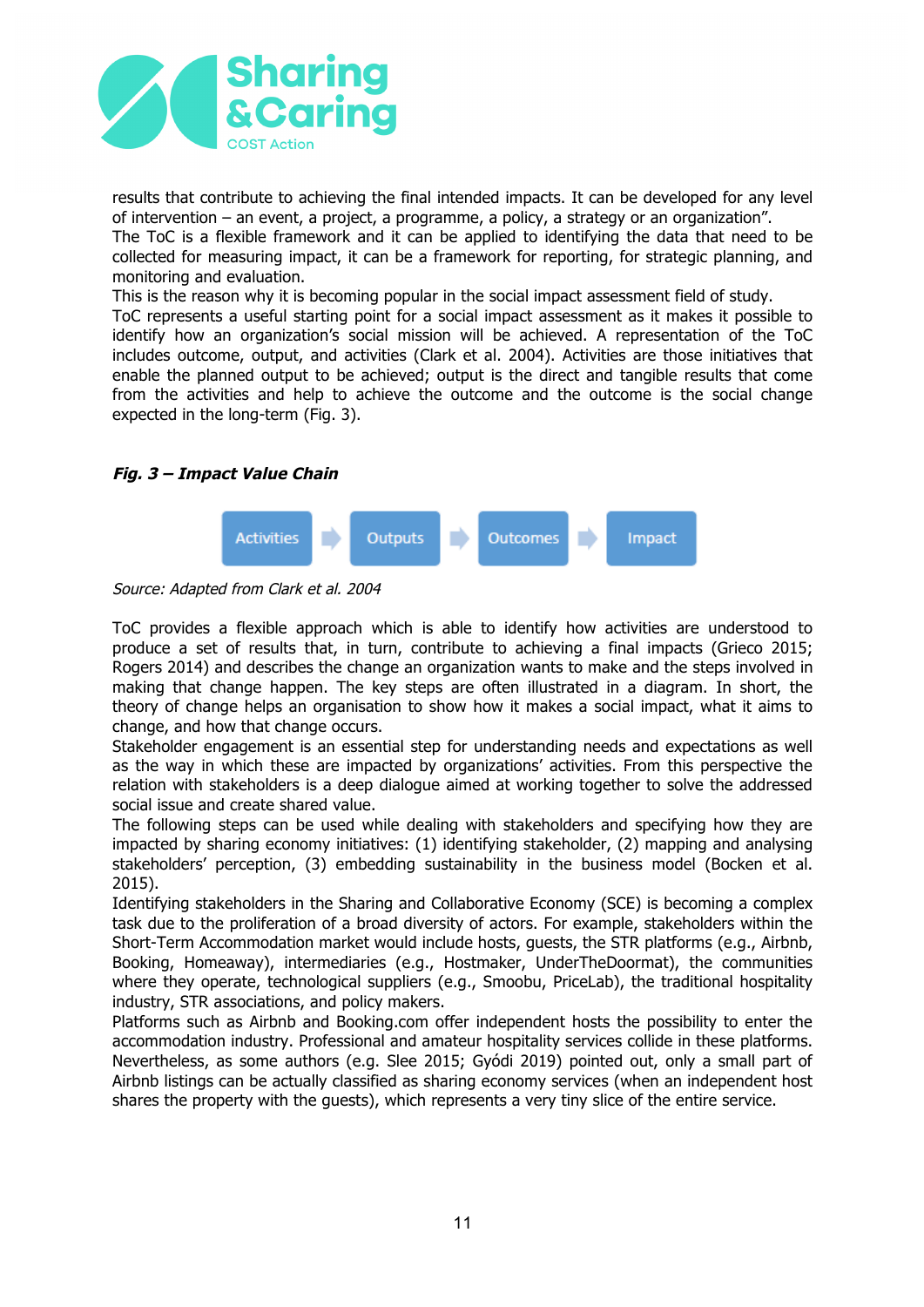

Later, mapping and analysing stakeholders' perception, where the direction of changes (either positive or negative) can be noted. Through such a proceeding the assessment of the impact can be conducted, either on the general level of sharing economy, or more likely on the more specific level of business models (e.g. Airbnb and Uber). Finally, embedding sustainability at the core of the business strategy can create values that influence social, environmental and economic areas of collaborative economy impact. Therefore, stakeholders are the main part of impact assessment and their mutual relationships determine further changes. As in the case of using platforms, widely used in the sharing economy, the central actor, which facilitates such platform deals with different, multiple stakeholders, both on the side of demand, as well as supply. Further on activity of such platforms generate changes, which have a wider impact on the society, creating or destroying values.

### 5.2. Methodology

Unlike previous research we decided to apply the theory of change at industry level, aiming to identify the main area of impact in the "food" and "accommodation" industries.

Two focus groups were created involving different stakeholders: academics, platform managers, institutions (as representatives of policy makers), distributors (suppliers) and non-profit organizations. The questionnaire was based on the ToC framework and consisted of the following sections: stakeholders, activities, outputs and outcome.

#### **Box 3 - Focus group questioning route**

#### **STAKEHOLDERS**

- 1. What are the main stakeholders of the platform?
- 2. Does the platform directly or indirectly affect stakeholders? (describe the type of impact)

#### **ACTIVITIES**

- 1. What kind of and how many activities do you carry out?
- 2. How does their assessment occur?
- **OUTPUTS:** direct and tangible results in the short term
- 1. What are the main results that will help you achieve the desired changes?
- 2. Through which indicators do you analyse your short-term performance?
- **OUTCOMES:** The ultimate long-term change in stakeholder life
- 1. What are the changes you want to generate in the long term?
- 2. Who benefits from this change?
- 3. What are your main goals?

The elements of the ToC framework that drove the interviews were adopted as categories of the analysis in the coding process: all the portions of text that were considered as referring to a specific category were registered under that label. All the elements were then positioned within the map, in order to demonstrate the connections between them. To this end, following the ToC methodology, we started from the activities put in place to identify the concrete output and the outcomes the organizations aim to achieve.

### 5.3. Food industry: main results

A first set of **activities** are related to the management of providers, aimed at involving and maintaining suppliers who "feed" the platforms, such as distributors, retailers or restaurants and technology and data management. More specifically, data analysis is essential for providers, who require information which can be used to improve the supply chain and procurement process in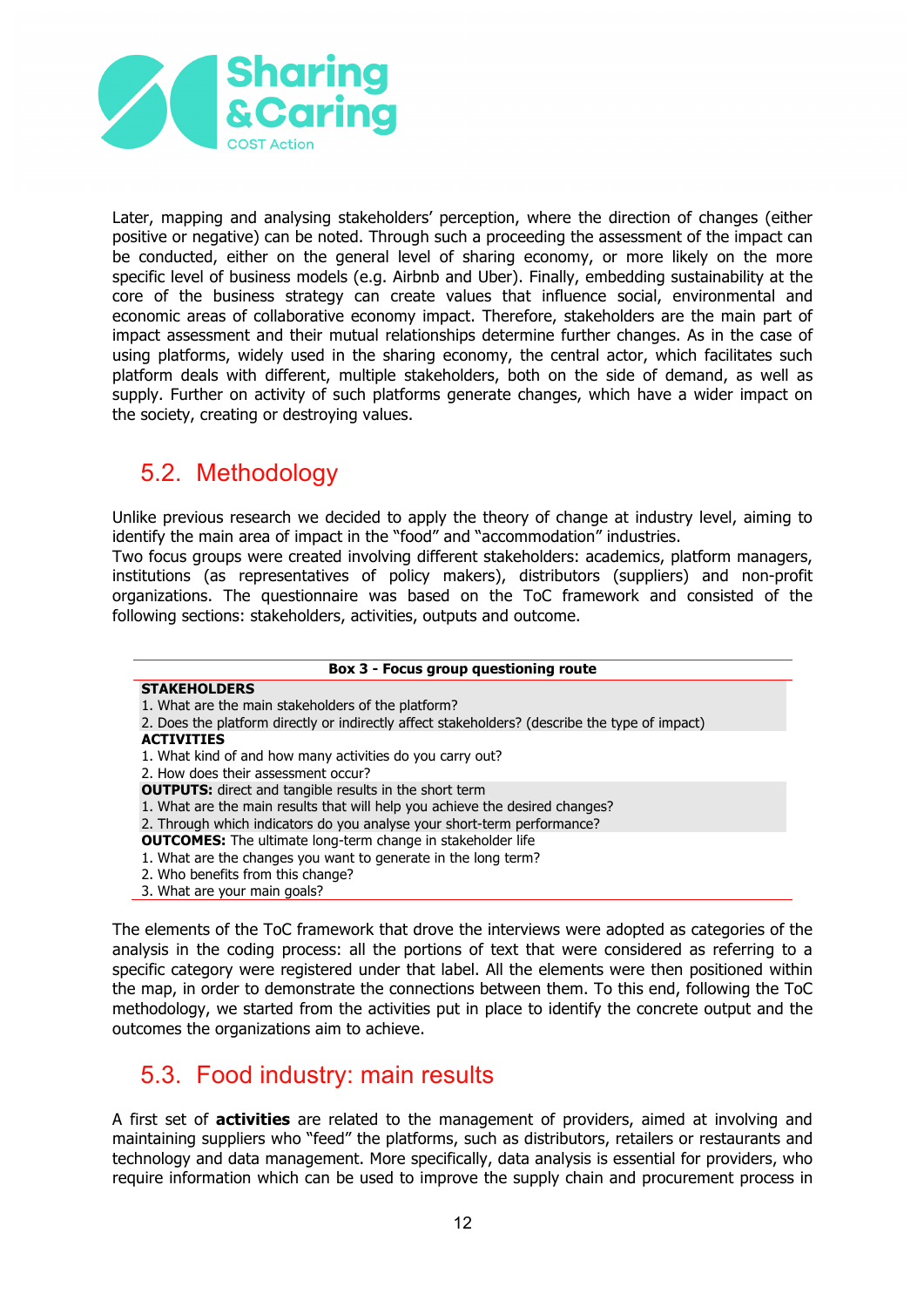

order to prevent waste. A further area of activities pertains to all those actions related to the establishment of the external presence of the platforms, such as events and communication, as well as training and education which have emerged as being essential in promoting sustainable behaviours and raising awareness concerning social good, environment protection and safety. An additional key area of activities is related to food management in terms of logistics and all processes and procedures related to food safety. The focus group identified several activities aimed at establishing and managing relationships with other relevant actors in the ecosystem: volunteers, users/consumers and NPOs. Lastly, institutional relationships play a key role as means to carry out lobbying, in an attempt to raise the issue of food waste at a political level, and to influence the development of specific policies to tackle it.

The **outputs** reflect the multiple perspectives of the stakeholders involved in the ecosystems of food sharing platforms. A first set of outputs is related to the providers' perspective, such as recovering the economic value of food, the optimization of the value chain, and the opportunity to enhance the reputation of their brand. A second perspective refers to the community: collecting surplus food is also linked with the opportunity to feed poor people, who would otherwise have no access to this food. More specifically, these outputs concern the distribution of safe food to people, and also the promotion of healthier food consumption. Within the community perspective there are other several outputs: the reduction of food waste, the increase of neighbourhood relationships (social bonding) and the enhancement of sustainable attitude and behaviour. A further perspective is that of the government and local authorities. It implies potential externalities that result from the actions of the platforms when they are able to influence legal regulations, particularly in terms of tax reduction and simplification of the legislation on food sharing.

The focus group participants identified four main areas of **outcomes**: economic, environmental, social and political. Economic outcomes are related to the providers; thanks to the platform businesses were able to increase their economic efficiency and maximize their profits. Environmental outcomes pertain both to providers and to consumers. Providers were able to improve the sustainability of the value chain, while consumers were able to move towards more environmentally responsible attitudes and behaviours. As for the social outcomes, beneficial sharing practices are seen as a way for consumers to increase their well-being, improve social cohesion, and reduce social distance within society.

The initiatives of food sharing platforms also have an impact in terms of policy changes, working together with governments and local authorities to improve legal regulation, thereby maximizing the societal impact they can achieve.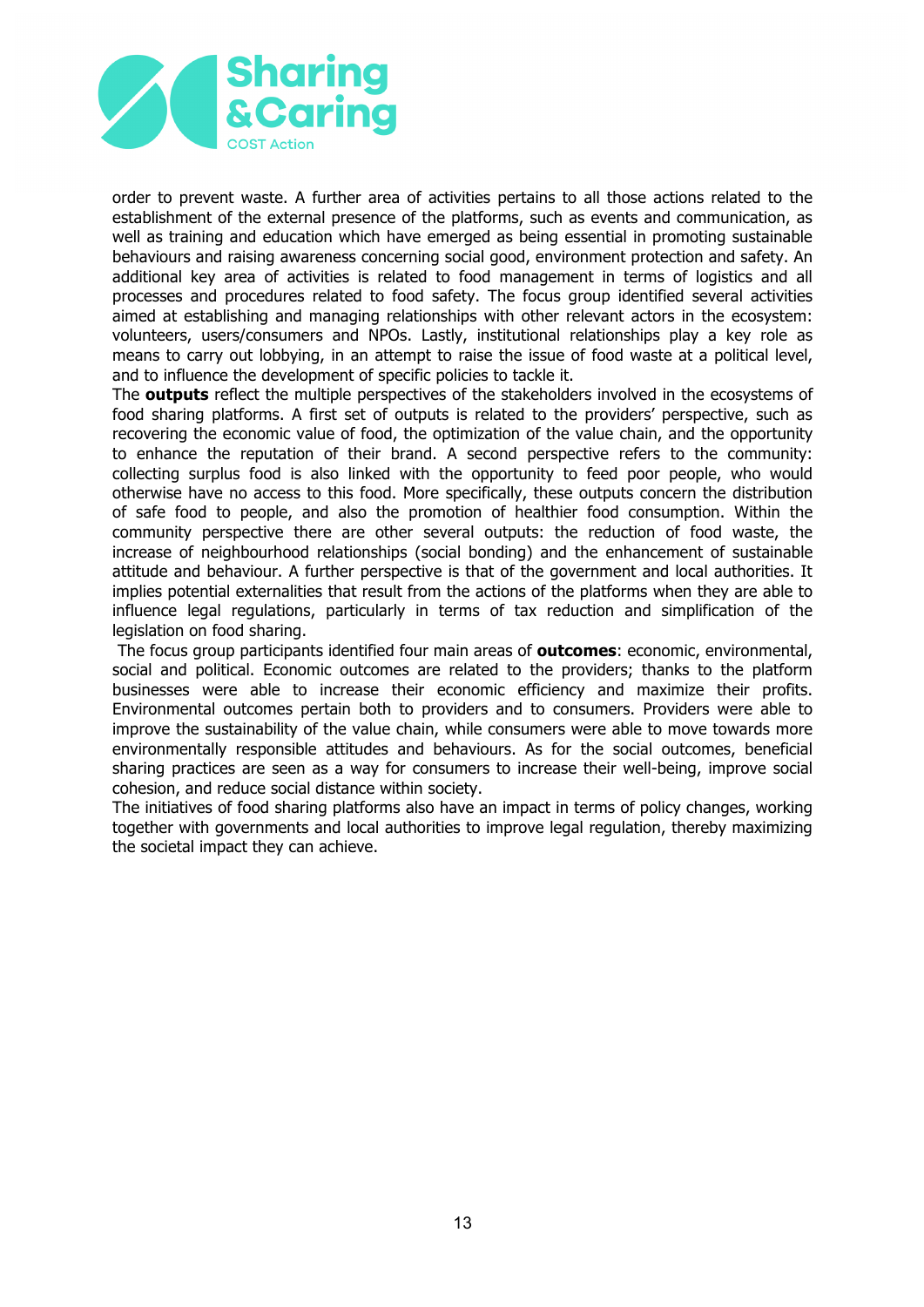

### **Fig. 4 - ToC: SCE platforms in the food industry**



Source: elaboration of the authors

By applying the theory of change, is it possible to identify the main areas of impact and the related indicators. Indicators can be *qualitative* such as positive attitudes and perceptions in consumers, corporate image, organizational climate and *quantitative* such as tons/items of food wasted/donated over the years, waste tax reduction, inventory management costs reduction etc. For a list of indicators see also Michelini et al. 2020.

### 5.4. Accommodation industry: main results

As described in the previous chapter, CSE platforms in the area of accommodation have had a major impact on society and the economy over the last few years. In particular, the market share of small independent providers in the area of Short-Term Rental (STR) accommodation is increasingly shifting towards large platforms, which are thus gaining more and more influence. For this reason, the Focus Group made the decision to apply the ToC method to discuss activities, outputs, outcomes and impacts using the example of Airbnb. The focus group consisted of seven participants who discussed interrelationships in the areas of the economy and the market, society and culture, the environment and governments over several hours. The results are not an empirical study but consist of brainstorming based on the experience of the scientists and stakeholders involved.

The operators of the platforms, the hosts and the guests were identified as key actors. Furthermore, residents, local authorities and citizens' associations in cities with a high proportion of STR platforms are also important actors.

The context or drivers of developments within this industry can be divided into the needs of guests and hosts, general market developments and the activities of local authorities. Guests are looking for adequate accommodation and authentic and unique places to stay. They also desire more direct contact with local people in their holiday destinations. Furthermore, collaborative consumption and the sharing economy have become a social trend and reflect a certain lifestyle. Hosts have the opportunity to use idle resources, to get in touch with other people or follow the sharing economy trend. In the tourism market, we have seen a strong increase in online platforms, an increase in STR's in cities, and the rise of low-cost airlines over the last few years. The housing market, on the other hand, has been experiencing pressure on investment since the financial crisis in 2008, which has led to a trend towards deregulation in the real estate sector and to the increasing promotion of tourism over the last few years.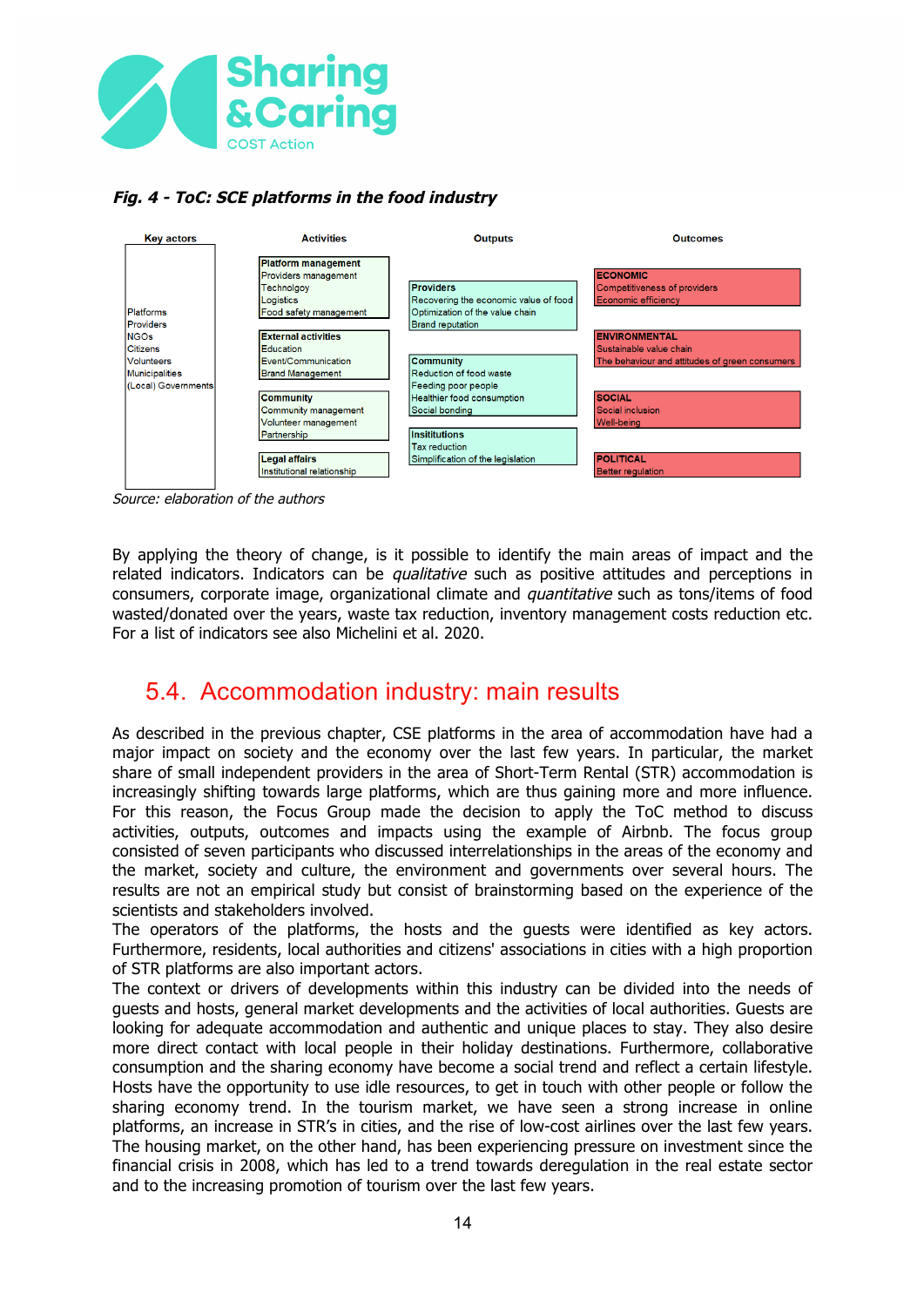

In terms of **activities**, a distinction can be made between platform operators, hosts and general market initiatives. The platform providers mainly provide the IT infrastructure, develop and manage the host networks, and take care of marketing and further development of the business models. Hosts take care of their guests, enhance their accommodation, and create authenticity and new experiences. In the area of markets, there is a tendency to refurbish apartments and residential buildings. Furthermore, additional accompanying services are created around the platform offers. These include cleaning services, breakfast offers, excursions and many more.

The direct **outputs** for the key actors are summarized in the discussion as follows: There is additional income for hosts and service providers. The operators of the platforms receive fees for brokering. This leads to a growth in the tourism industry and an increasing demand in the housing market. In the socio-cultural field new contacts are made and intercultural experiences increase.

At the level of **outcomes**, this leads to increasing pressure on the housing market with an increase in rents. Traditional accommodation providers are facing new competition or additional market pressure. The effects on the real estate markets lead to the gentrification of entire urban districts and an effect of displacing traditional residents. The cost of living is rising and existing social problems and inequalities in cities are accelerated. In addition, traditional urban districts lose their original charm. As far as the environment is concerned, it is noticeable that due to the increase in short-term stays, there is an increase in CO2 emissions from air travel and the spread of tourism through entire cities can have an ecological impact. Governments have to create new infrastructures for guests, address gentrification and social inequality, and at the same time lose sovereignty in tax matters due to the new business models of platform providers in the tourism sector.

Overall, the focus group found that originally positive intentions in the area of the sharing economy in tourism ultimately lead to negative outcomes with profound social and ecological consequences.



### **Fig. 5 - ToC: SCE platforms in the accommodation industry**

Source: elaboration of the authors

By applying the theory of change, is it possible to identify the main areas of impact and the related indicators. Indicators can be qualitative such as positive attitudes and perceptions in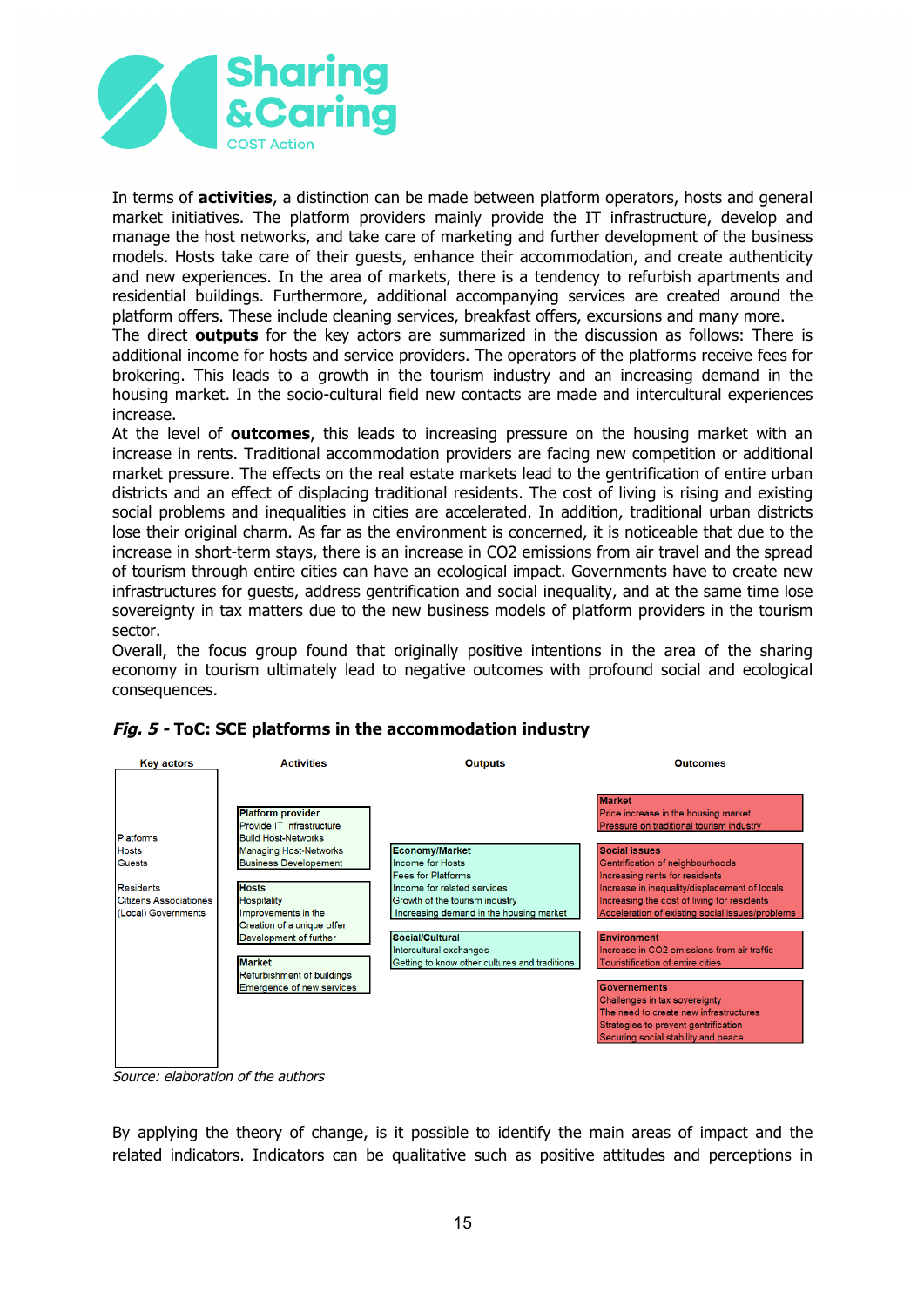

consumers, Changes in policy and legislation and quantitative such Amount of saved money, investments for refurbishment, number of intercultural exchanges.

# 6. Policy recommendations

Assessing the impact of CSE is not an easy task, especially because of the difficulties in identifying qualitative and quantitative metrics for reporting information to stakeholders. This complexity has resulted in the development of many different models aimed at providing guidelines and indicators for assessing the impact (Grieco et al. 2015). This ongoing proliferation of models is due to the fact that organizations differ in size, capacity, activities, and focus, and consequently there is no single model that is suitable for all of them.

The work done so far, allowed us to identify the main issues that characterized the impact assessment of CSE and the potential pitfalls and to provide some policy recommendations useful to improve the quality of impact assessment (see Fig. 6)

A first relevant issue concerns the "heterogeneity" of domain of activity as CSE practices and/or platforms operate in different industries (such as food, hospitality, mobility, money, etc.) and can adopt different business models (e.g. profit and non-profit). Furthermore, there are many interested parties - such as academics, practitioners, entrepreneurs' regulatory agencies, policy and program developers - that may have different needs and purposes in using impact assessment methodologies.

A second main issue is related to the "lack of…", particularly financial resources, shared knowledge and available data and information; but also standards, such as shared metrics or indicators as well as lack of scientific approach that characterizes accounting approaches aimed at assessing financial returns and culture among organizations, institutions, entrepreneurs and public administrations.

| <b>Main issues</b>                                                                                                                                                                         | <b>Possible pitfall</b>                                                                                                                                                                              | <b>Policy recommendations</b>                                                                                                                                                                                                                                                               |
|--------------------------------------------------------------------------------------------------------------------------------------------------------------------------------------------|------------------------------------------------------------------------------------------------------------------------------------------------------------------------------------------------------|---------------------------------------------------------------------------------------------------------------------------------------------------------------------------------------------------------------------------------------------------------------------------------------------|
| <b>Heterogeneity</b><br>Domain of activity<br><b>Business models</b><br><b>Stakeholders</b><br>Lack of<br><b>Financial resources</b><br><b>Standards</b><br>Scientific approach<br>Culture | <b>Risk to encourage:</b><br>The development of models<br>that are too complex or too<br>vague<br>The proliferation of indicators<br>The development of<br>unrealistic and/or not<br>feasible models | Facilitate the creation of an<br>open source library of<br>indicators and/or easy-to-use<br>toolbox of feasible indicators<br>Foster the networking of<br>academics, practitioners and<br>policy makers<br>Support the development of<br>methodologies to support<br>impact-investing tools |

### **Fig. 6 – Impact on policy**

Source: elaboration of the authors

As for the main pitfalls, they are related mainly to the risk to encourage the develop of models that are too complex or too vague, the proliferation of models, approaches, indicators, and the development of unrealistic or not applicable measurements.

Based on the foregoing analysis, the following policy recommendations can be made: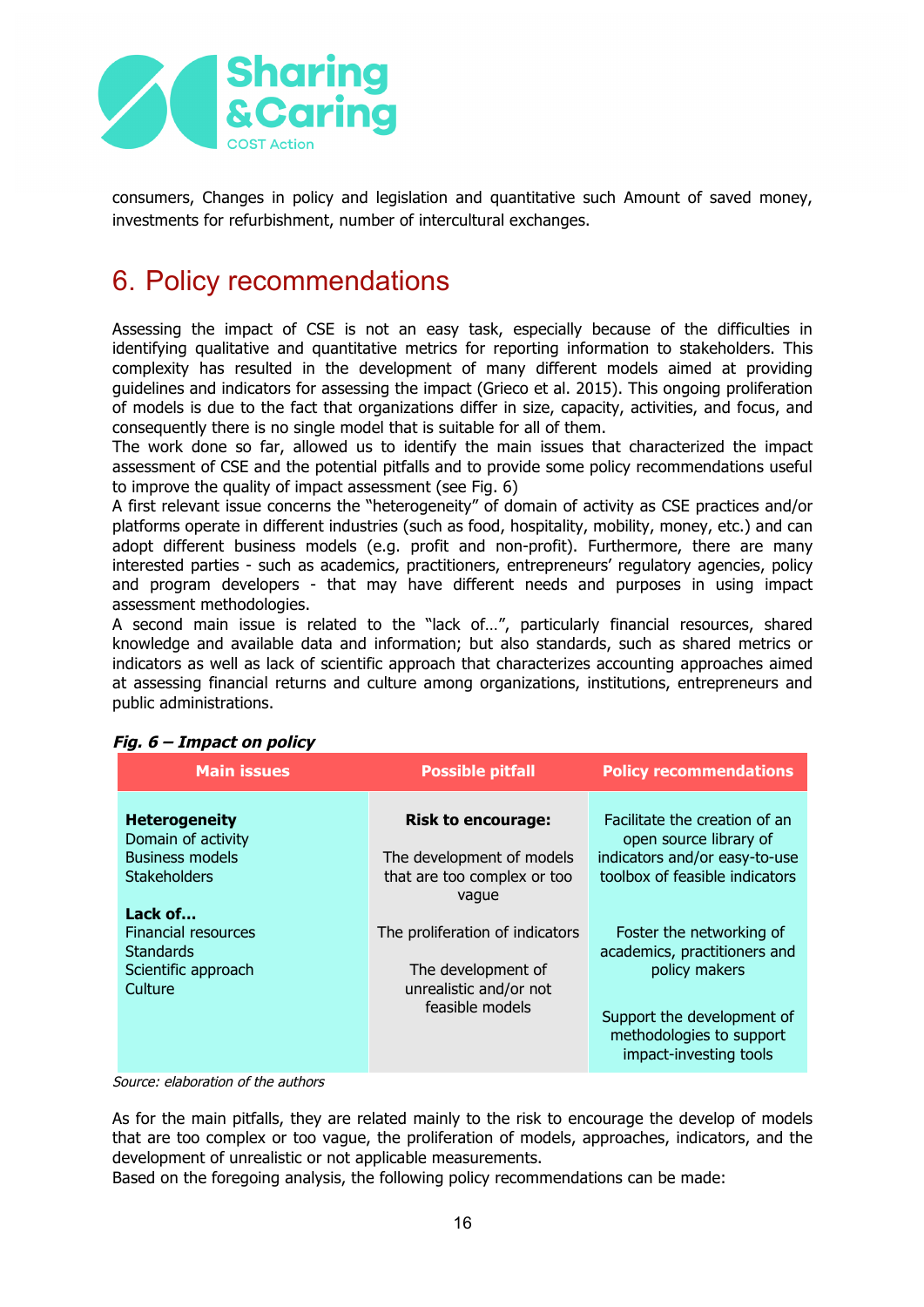

- $\checkmark$  Facilitate the creation of an open source library of methodologies and/or easy-to-use toolbox of feasible indicators: it is recommended to create and make available to researchers, specialists and policy makers an open access and easy-to-use toolbox of feasible indicators and/or a library of methodologies which would allow to make accessible and consolidate existing knowledge and available and tested tools, such as for example those realised in the framework of a variety of EU funded projects (some of which have been also used and mentioned in this White Paper).
- $\checkmark$  Foster the networking of academics, practitioners and policy makers: it is recommended to encourage and support greater interaction between academics (from different fields of study), specialists, practitioners and policy makers by creating networks that brings this groups together. The creation of networking opportunities and long-term programmes – such as this Cost Action – can play a crucial role in making the existing knowledge accessible and advance.
- $\checkmark$  Support the development of methodologies useful to foster impact-investing tools namely new and innovative model that leverages market-driven efficiencies - to provide social services such as Social Impact Bonds  $(SIB)^4$ .

# 7. The Working Group process

The discussions of Working Group 3 (WG3) of the COST Action "From Sharing to Caring" focused on methodologies to measure and assess the wide range of impacts of Sharing and Collaborative Economy (SCE) initiatives. The work brought together specialists and academics from countries across Europe, many types of knowledge as well as practical interests.

SCE practices have been acknowledged for their potentials to produce positive impacts on society, economy, and environment, and their implications. There are also often pointed to their negative consequences. In all cases an assessment requires a way forward — a methodology for how to do the assessment.

The work of WG3 aimed at contributing with such methodologies. Only by a systematic approach the wide range impacts of SCE initiatives can be compared rigorously and systematically.

This White Paper is the outcome of a continuous discussion of dedicated researchers and practitioners from across Europe; experience and knowledge from many different states and regions entered into the discussions. Many types of knowledge contributed to the discussions, including economics, management, computer science, geography, business administration, tourism, political economy and more.

The work reported here took its beginning with collective debates in Madeira in 2017. Since then institutions in several countries have hosted our work. We are grateful for that. The work has approached, walking on two legs. One leg has been our conceptual work, drawing on various inputs and disciplines to establish parameters and procedures for impact assessment. Another leg has been the input from and collaboration with WG1. As part of this our work has benefitted from ethnographic case studies of the hospitality sector and other areas. Together the work combined more deductively and more inductively inclined approaches.

A main finding of the work has been that the identification of (i) subject of the analysis, (ii) unit of analysis, and (iii) purpose of the impact assessment is crucial. Informed by this, WG3 has approached to work with a basket of impact assessments of different type. There are a number

 $4$  A SIB is a contractual arrangement between an entity with a mandate to promote social welfare (e.g., governments, development banks, and philanthropic organizations) and a private sector investor that will finance social service interventions up front in exchange for future payouts. The amount of the payout level is linked to the resulting effectiveness of the social service (Bergfeld et al. 2019).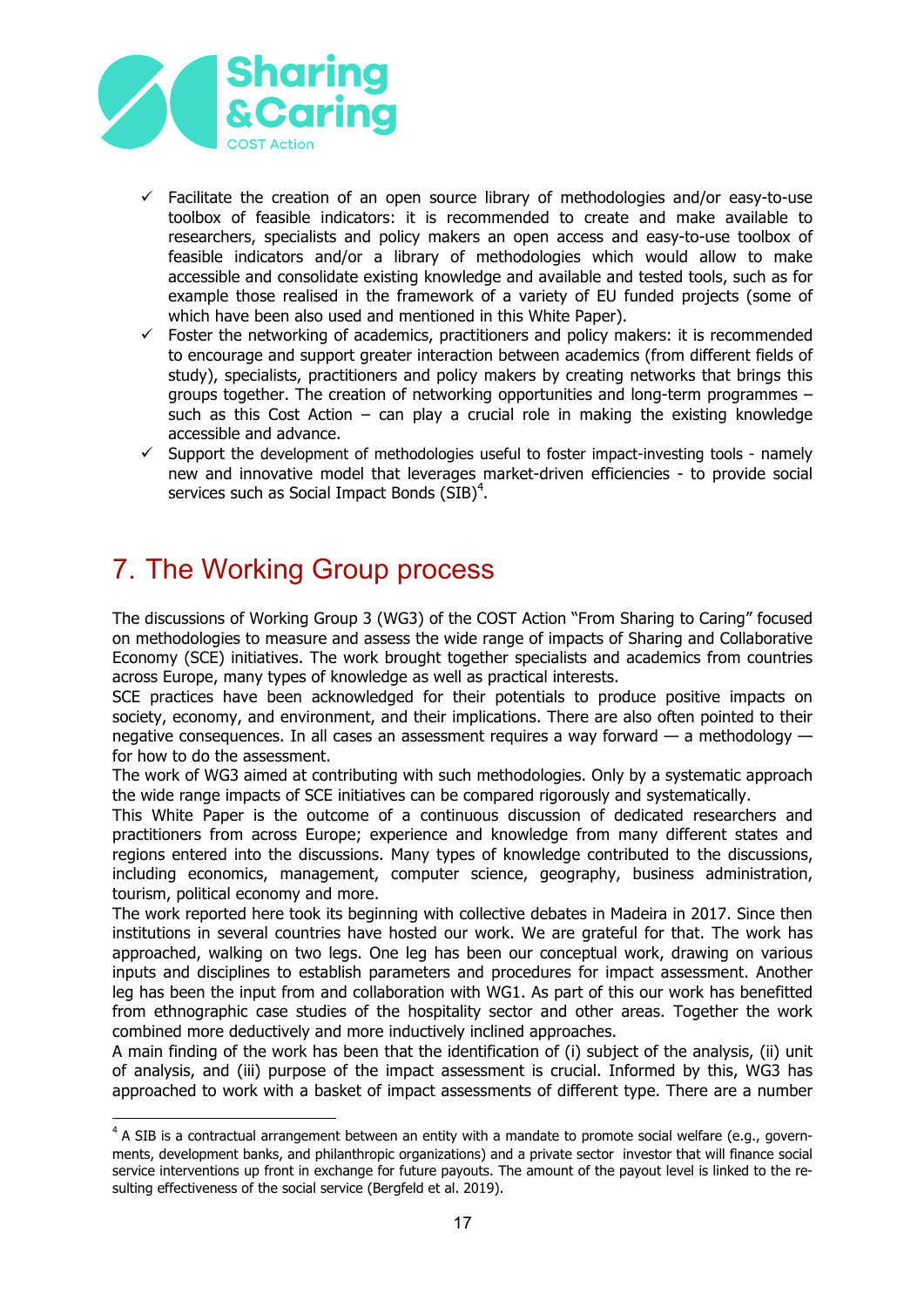

of established methodologies for impact assessment. Based on them, WG3 has developed them and discussed how such established methodologies can be adapted to assessing SCE initiatives.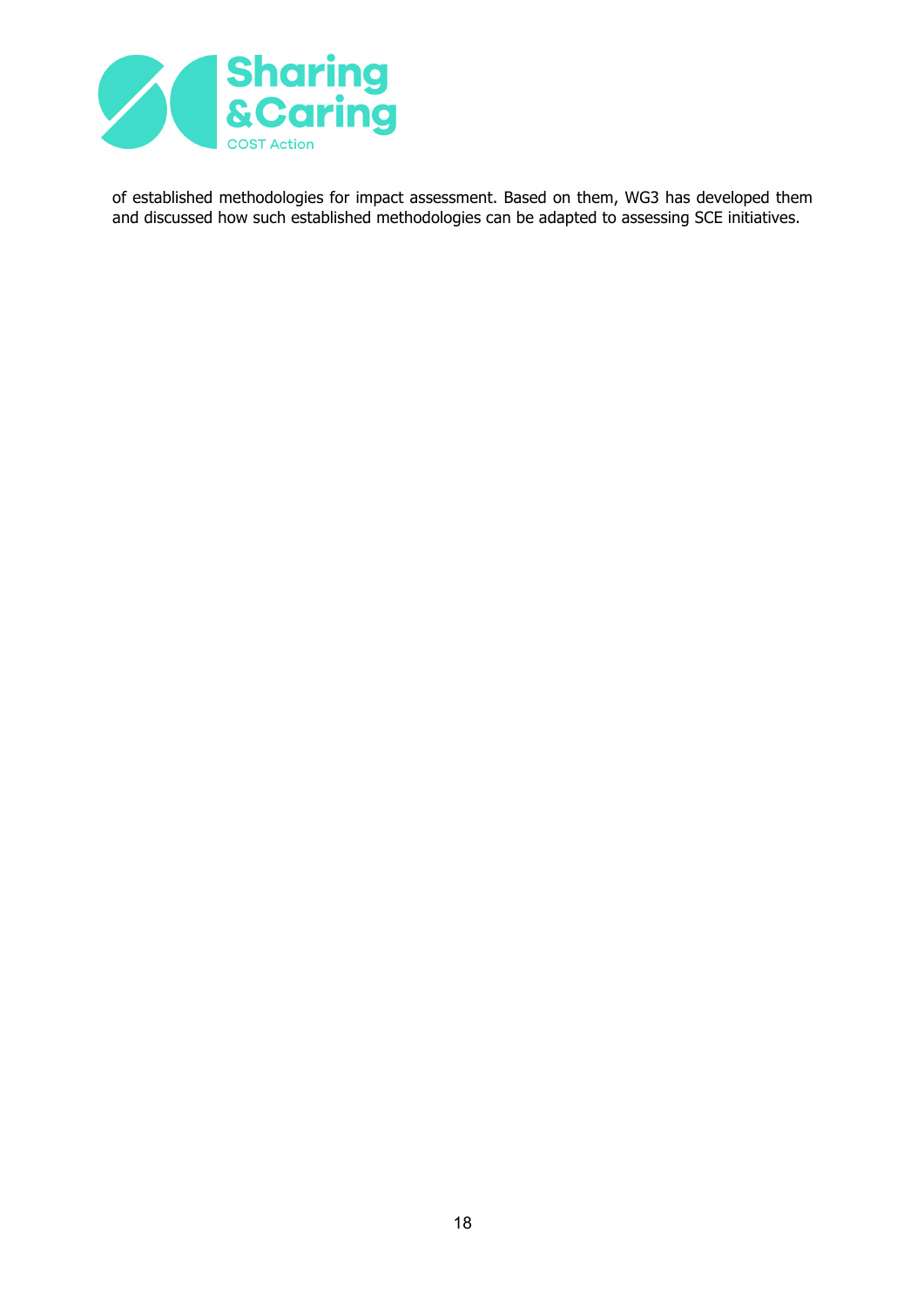

#### **Fig. 7 - The White Paper process: from the identification of the dimensions of impact to the definition of the assessment methods**

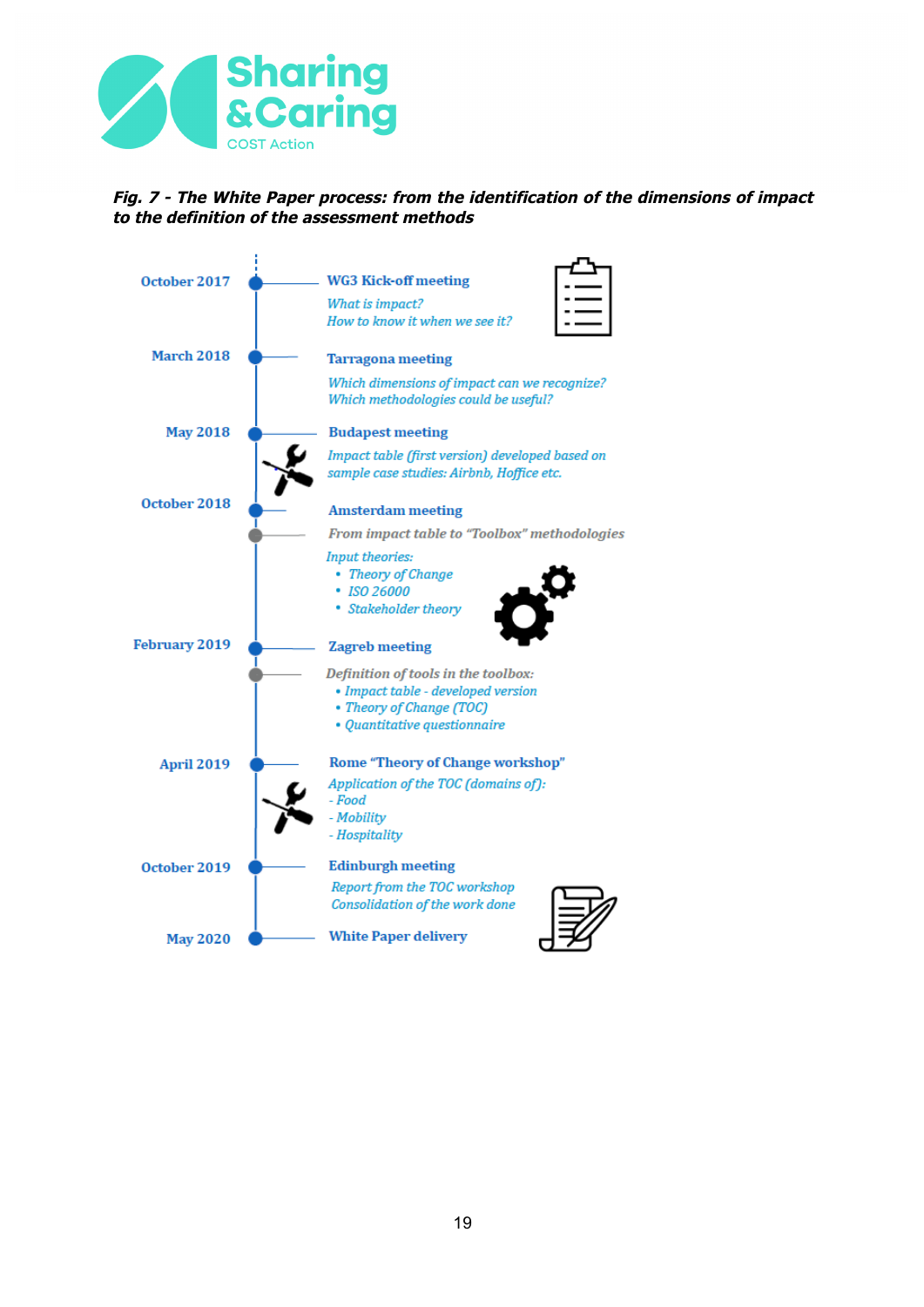

### References

- Barron, K., Kung, E., & Proserpio, D. (2018). The Effect of Home-Sharing on House Prices and Rents: Evidence from Airbnb. Retrieved from https://ssrn.com/abstract=3006832
- Belk, R. (2010). Sharing. *Journal of consumer research*, 36(5), 715-734.
- Benkler, Y. (2004). Sharing nicely. Yale Law Journal, 114, 273–358.

Bergfeld, N., Klausner, D., & Samel, M. (2019). Improving Social Impact Bonds: Assessing Alternative Financial Models to Scale Pay-for-Success. Annual Review of Policy Design, 7(1), 1-20.

- Berger, T., Chen, C., & Frey, C.B. (2017). Drivers of Disruption? Estimating the Uber Effect. Retrieved from www.oxfordmartin.ox.ac.uk/downloads/academic/Uber\_Drivers\_of\_Disruption.pdf
- Bocken, N. M. P., Rana, P., & Short, S. W. (2015). Value mapping for sustainable business thinking. Journal of Industrial and Production Engineering, 32(1), 67-81.
- Botsman, R. (2013) The Sharing Economy Lacks a Shared Definition, available at https://www.fastcompany.com/3022028/the-sharing-economy-lacks-a-shared-definition
- Botsman, R. & Rogers, R. (2010) What's Mine Is Yours: The Rise of Collaborative Consumption. New York: Harper Collins Publishers.
- Celata, F., & Sanna, V.S. (2016). Multi-criteria analysis for carbon efficient projects, Deliverable 4.2 of the FP7 TESS project. [Online] www.tess-transition.eu/wpcontent/uploads/2016/11/TESS\_D4.2\_Multi-criteria-analysis-for-carbon-efficient-projects.pdf
- Celata, F., & Sanna, V. S. (2019). A multi-dimensional assessment of the environmental and socioeconomic performance of community-based sustainability initiatives in Europe. Regional environmental change, 19(4), 939-952.
- Celata, F., Hendrickson, C. Y., & Sanna, V. S. (2017). The sharing economy as community marketplace? Trust, reciprocity and belonging in peer-to-peer accommodation platforms. Cambridge Journal of Regions, Economy and Society, 10(2), 349-363.
- Clark, C., Rosenzweig, W., Long, D., & Olsen, S. (2004). Double bottom line project report: Assessing social impact in double bottom line ventures.
- Cohen, B., & Kietzmann, J. (2014). Ride on! Mobility business models for the sharing economy. Organization & Environment, 27(3), 279-296.
- DiNatale, S., Lewis, R., & Parker, R. (2018). Short-term rentals in small cities in Oregon: Impacts and regulations. Land Use Policy, 79, 407-423.
- Dogru, T., Mody, M., & Suess, C. (2019). Adding evidence to the debate: Quantifying Airbnb's disruptive impact on ten key hotel markets. Tourism Management, 72, 27-38.
- ECONorthwest (2016). Housing Affordability Impacts of Homeaway in Seattle July. ECONorthwest
- Elkington, J. (1998). Cannibals with forks: The triple bottom line of sustainability. New Society Publishers, pp. 37–51. doi: 10.1002/tqem.3310080106.
- European Commission (2016) A European agenda for the collaborative economy, available at https://ec.europa.eu/transparency/regdoc/rep/1/2016/EN/1-2016-356-EN-F1-1.PDF
- Fang, B., Ye, Q., & Law, R. (2016). Effect of sharing economy on tourism industry employment. Annals of Tourism Research, Elsevier, 57(C), 264-267.
- Frenken, K., & Schor, J. (2017). Putting the sharing economy into perspective. Environmental Innovation and Societal Transitions, 23, 3-10.
- Grieco, C. (2015). Assessing social impact of social enterprises: Does one size really fit all? Heidel-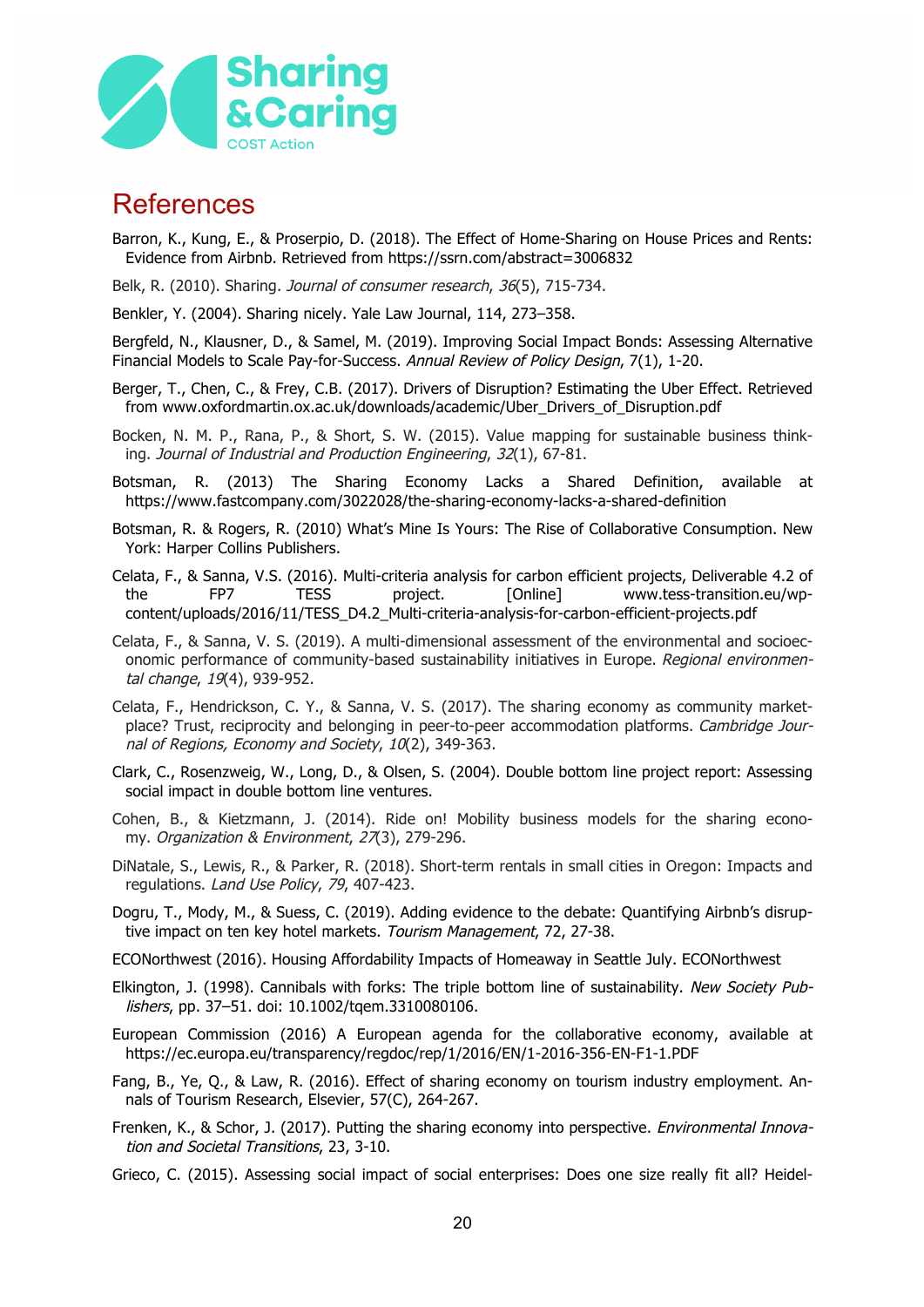

berg: Springer.

- Grieco, C., Michelini, L., & Iasevoli, G. (2015). Measuring value creation in social enterprises: A cluster analysis of social impact assessment models. Nonprofit and voluntary sector quarterly, 44(6), 1173-1193.
- Gyódi, K. (2019). Airbnb in European cities: Business as usual or true sharing economy? Journal of Cleaner Production, 221, 536-551.
- Hall, D. J., Palsson, C., & Price, J. (2018). Is Uber a substitute or complement for public transit? Journal of Urban Economics, 108, 36-50.
- Hall, J.V. & Krueger, A.B. (2016). An Analysis of the Labor Market for Uber's Driver-Partners in the United States. ILR Review, 71(3), 705-732.
- Karr, M. (2019) The Short-Term Rental Ecosystem is rapidly changing; and it's only just getting started, STAA blog, August 9, available at: https://www.ukstaa.org/staa-blog/2019/8/9/the-short-termrental-ecosystem
- Lee, D. (2016). How Airbnb Short-Term Rentals Exacerbate Los Angeles's Affordable Housing Crisis: Analysis and Policy Recommendations. Retrieved from http://blogs.ubc.ca/canadianliteratureparkinson/files/2016/06/How-Airbnb-Short-term-rentalsdisrupted.pdf
- Mody, M., Suess, C., & Dogru, T. (2019). Not in my backyard? Is the anti-Airbnb discourse truly warranted? Annals of Tourism Research, 74(C), 198-203.
- Neeser, D. (2015). Does Airbnb Hurt Hotel Business: Evidence from the Nordic Countries. Retrieved from https://www.researchgate.net/publication/282151529\_Does\_Airbnb\_Hurt\_Hotel Business\_Evidence\_from\_the\_Nordic\_Countries
- Post, J. E., Preston, L. E. and & Sachs, S. (2002) 'Managing the extended enterprise: The new stakeholder view', California Management Review, 45(1), pp. 6-28.
- Rogers, P. (2014). Theory of Change: Methodological Briefs-Impact Evaluation No. 2 (No. innpub747).
- Sachs, S. & Rühli, E. (2011) Stakeholders Matter: A New Paradigm for Strategy in Society. Cambridge: Cambridge University Press.
- Sanna, V.S. (2018). Grassroots initiatives for sustainability transitions: community-wide impacts and economic functioning. Special Issue "Post-Growth Organization", Management Revue, 29(4), pp. 349-380.
- Slee, T. (2015). What is Yours is Mine: Against the Sharing Economy. New York: OR Books.
- Wachsmuth D., Kerrigan, D., Chaney, D. & Shillolo, A. (2017). Airbnb's Impact on Canadian Housing Market. Policy report.
- Weiss, C. H. (1995). Nothing as practical as good theory: Exploring theory-based evaluation for comprehensive community initiatives for children and families. New approaches to evaluating community initiatives: Concepts, methods, and contexts, 1, 65-92.
- Xie, K., & Kwok, L. (2017). The effects of Airbnb's price positioning on hotel performance. *Interna*tional Journal of Hospitality Management, 67, 174-184.
- Zervas, G., Proserpio, D., & Byers, J. W. (2017). The Rise of the Sharing Economy: Estimating the Impact of Airbnb on the Hotel Industry. Journal of Marketing Research, 54(5), 687-705.